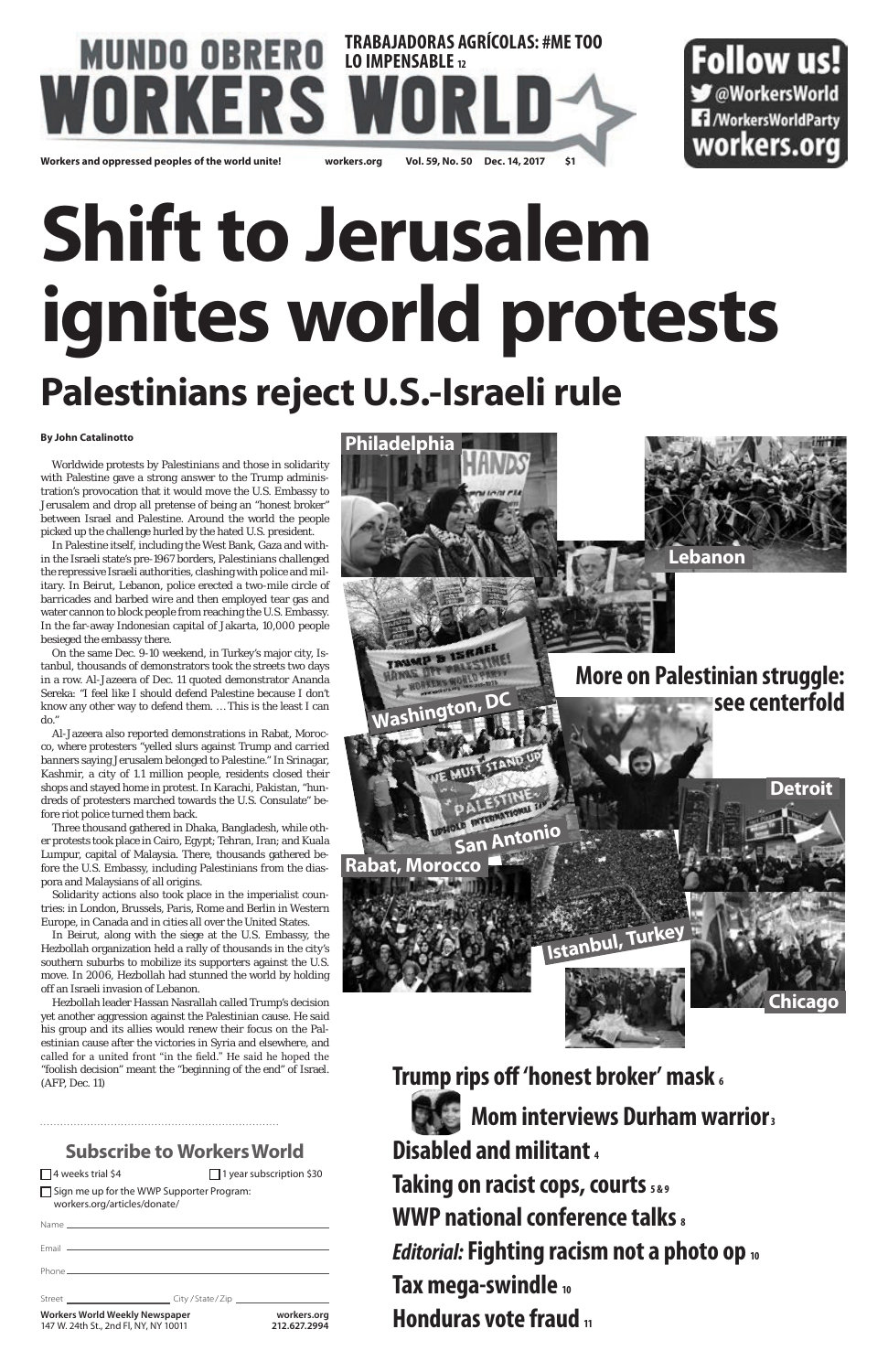Workers World 147 W. 24th St., 2nd Fl. New York, NY 10011 Phone: 212.627.2994 E-mail: ww@workers.org Web: www.workers.org Vol. 59, No. 50 • Dec. 14, 2017 Closing date: Dec. 12, 2017

Editor: Deirdre Griswold

Managing Editors: John Catalinotto, LeiLani Dowell, Kris Balderas Hamel, Monica Moorehead, Minnie Bruce Pratt; Web Editor Gary Wilson

Production & Design Editors: Coordinator Lal Roohk; Andy Katz, Cheryl LaBash

Copyediting and Proofreading: Sue Davis, Bob McCubbin, Jeff Sorel

Contributing Editors: Abayomi Azikiwe, Greg Butterfield, G. Dunkel, K. Durkin, Fred Goldstein, Martha Grevatt, Teresa Gutierrez, Berta Joubert-Ceci, Terri Kay, Cheryl LaBash, Milt Neidenberg, John Parker, Bryan G. Pfeifer, Betsey Piette, Gloria Rubac



Mundo Obero: Redactora Berta Joubert-Ceci; Andrea Bañuelos, Alberto García, Teresa Gutierrez, Carlos Vargas

#### Supporter Program: Coordinator Sue Davis

Copyright © 2017 Workers World. Verbatim copying and distribution of articles is permitted in any medium without royalty provided this notice is preserved. Workers World (ISSN-1070-4205) is published weekly except the first week of January by WW Publishers, 147 W. 24th St. 2nd Fl., New York, NY 10011. Phone: 212.627.2994. Subscriptions: One year: \$30; institutions: \$35. Letters to the editor may be condensed and edited. Articles can be freely reprinted, with credit to Workers World, 147 W. 24th St. 2nd Fl., New York, NY 10011. Back issues and individual articles are available on microfilm and/or photocopy from NA Publishing, Inc, P.O. Box 998, Ann Arbor, MI 48106-0998. A searchable archive is available on the Web at www.workers.org.

A headline digest is available via e-mail subscription. Subscription information is at workers.org/email.php. Periodicals postage paid at New York, N.Y. POSTMASTER: Send address changes to Workers World, 147 W. 24th St. 2nd Fl.

New York, N.Y. 10011.

#### **Contact a Workers World Party branch near you:** workers.org/wwp

#### **National Office**

147 W. 24th St. 2nd Fl. New York, NY 10011 212.627.2994 wwp@workers.org

#### **Atlanta**

PO Box 18123 Atlanta, GA 30316 404.627.0185 atlanta@workers.org

#### **Baltimore**

c/o Solidarity Center 2011 N. Charles St. Baltimore, MD 21218 443.221.3775 baltimore@workers.org

#### **Bay Area**

1305 Franklin St. #411 Oakland, CA 94612 510.600.5800 bayarea@workers.org **Boston** 284 Amory St. Boston, MA 02130 617.286.6574 boston@workers.org **Buffalo, N.Y.**

#### 335 Richmond Ave. Buffalo, NY 14222 716.883.2534 Buffalo@Workers.org

streets defending the workers and oppressed here and worldwide. If you're interested in Marxism, socialism and fighting for a socialist future, please contact a WWP branch near you.  $\square$ 

#### **Chicago** 312.630.2305 chicago@workers.org **Cleveland** P.O. Box 5963 Cleveland, OH 44101 216.738.0320 cleveland@workers.org **Denver**

denver@workers.org

**Detroit** 5920 Second Ave. Detroit, MI 48202 313.459.0777 detroit@workers.org **Durham, N.C.** 804 Old Fayetteville St. Durham, NC 27701 919.322.9970 durham@workers.org **Houston** P.O. Box 3454 Houston, TX 77253-3454 713.503.2633 houston@workers.org **Huntington, W. Va.** huntingtonwv@workers.org **Indiana** Indiana@workers.org **Los Angeles** 323.306.6240 **Madison Milwaukee Philadelphia** 610.931.2615 **Pittsburgh** 585.436.6458

| Activists demand 'Equality, access and medicare care!' 4                       |
|--------------------------------------------------------------------------------|
| CUNY workers say: 'Resist austerity!'  4                                       |
|                                                                                |
| From Baltimore to Palestine: Abolish racist occupation 5                       |
| Mumia Abu-Jamal events raise question:<br>'Have Black lives ever mattered?'  5 |
|                                                                                |
| Protests across U.S. hit Trump's attack on Palestine  7                        |
|                                                                                |
| Tacoma, Wash.: Fightback against immigrant detention 9                         |
| Portland, Ore.: Philippine solidarity groups launch coalition . 9              |
|                                                                                |
|                                                                                |

5278 W Pico Blvd. Los Angeles, CA 90019 la@workers.org Madison@Workers.org milwaukee@workers.org P.O. Box 34249 Philadelphia, PA 19101 phila@workers.org pittsburgh@workers.org **Portland, Ore.** portland@workers.org **Rochester, N.Y.** rochester@workers.org dc@workers.org

**Rockford, Ill.** rockford@workers.org **Salt Lake City** 801.750.0248 SLC@Workers.org **San Antonio, Texas** SanAntonioWWP@ workers.org **San Diego** P.O. Box 33447 San Diego, CA 92163 sandiego@workers.org **Tucson, Ariz.** tucson@workers.org **Virginia**  Virginia@workers.org **Washington, D.C.** P.O. Box 57300 Washington, DC 20037

### *Join us in the fight for socialism!*

Workers World Party is a revolutionary Marxist-Leninist party inside the belly of the imperialist beast. We are a multinational, multigenerational and multigendered organization that not only aims to abolish capitalism, but to build a socialist society because it's the only way forward!

Capitalism and imperialism threaten the peoples of the world and the planet itself in the never-ending quest for ever-greater profits. Capitalism means war and austerity, racism and repression, joblessness and lack of hope for the future. No social problems can be solved

under capitalism.

The U.S. is the richest country in the world, yet no one has a guaranteed right to shelter, food, water, health care, education or anything else — unless they can pay for it. Wages are lower than ever, and youth are saddled with seemingly insurmountable student debt, if they even make it to college. Black and Brown youth and trans people are gunned down by cops and bigots on a regular basis.

WWP fights for socialism because the working class produces all wealth in society, and this wealth should remain in their hands, not be stolen in the form of capitalist profits. The wealth workers create should be socially owned and its distribution planned to satisfy and guarantee basic human needs.

Since 1959, Workers World Party has been out in the

### **WORKERS WORLD->** this week

"Removing symbols of white supremacy from our community is not a crime," said WWP member Jess Jude, one of those facing charges stemming from the statue removal. "What happened on Aug. 14 was a service to the Durham community and an example of taking righteous action, a small step to correct centuries of injustice."  $\Box$ 

#### **In the U.S.**

#### **Workers World Conference 2017**

| Solidarity and security in revolutionary times 8   |  |
|----------------------------------------------------|--|
| The revolutionary future: Queer, trans and Black 8 |  |
| Conference livestream reaches growing audience  8  |  |

#### **Around the world**

| Millions of Hondurans dispute election fraud 11 |  |  |
|-------------------------------------------------|--|--|
|-------------------------------------------------|--|--|

#### **Editorial**

|--|--|

#### **Noticias en Español**

| 700,000 trabajadoras agrícolas dicen: 'Nosotros también' 12 |  |
|-------------------------------------------------------------|--|
|                                                             |  |

**By LeiLani Dowell and Ben Carroll Durham, N.C.**

Activists, community members and family members gathered here the morning of Dec. 5 to show their support and solidarity for 11 anti-racist activists who were returning to court to face charges related to their militant challenges to white supremacy. The Dec. 5 hearing was the first time all 11, who have had several court hearings since August, appeared in court together.

Inside the court, the cases of nine of the activists, who were charged in relation to the Aug. 14 removal of a Confederate statue in front of the old Durham

courthouse, were continued to Jan. 11. The cases of the other two, who face charges related to an Aug. 18 community mobilization against an announced KKK march, were continued to Feb. 8. After the hearing, a rally and press conference were held.

The defendants are inviting community members across Durham to sign up to be witnesses for the defense for the Jan. 11 trial. Elena Everett, a Workers World Party member facing charges relating to the statue removal, said, "We invite all those who believe that Durham is a better place without the monument, that the monument had no value to our community, and was in fact a liability, to sign up to be a witness. We will set up an online form and email to collect your testimony."

At the rally, the #DefendDurham group also launched a community contest for Durham residents to submit ideas of what should replace the pedestal where the Confederate monument once stood. Markers were supplied and ample paper unrolled so that community members could draw and write their ideas for a replacement.

Speaking from the mic, community activist Rafiq Zaidi asserted that the Confederate monument should be replaced with a monument in tribute of "Those who were bold enough to put a rope around the neck of that Confederate statue. We have suffered under this injustice and



### **Durham anti-racist activists: 'Be a witness in our defense!'**



**Dec. 5.**

racism for far too long."

Thousands of people across North Carolina and the U.S. have signed petitions and participated in three callin days to drop the charges — the most recent on Nov. 30. The case has garnered national and even international attention, with many unions and other progressive organizations submitting statements to the arrestees that noted the significance of their actions and pledged support to beat the charges.

In a press release prior to the hearing, Workers World Party member Loan Tran stated: "The events of Aug. 14 and 18 were an act of community service and defense. We have to remember what happened just a few days before in Charlottesville, Va., when white supremacists and neo-Confederates terrorized, occupied and brutalized its residents. Heather Heyer was murdered, and many other anti-racist activists were injured." Tran asserted: "The 11 facing charges have done their service to the community. We call on D.A. [Roger] Echols to immediately drop the charges."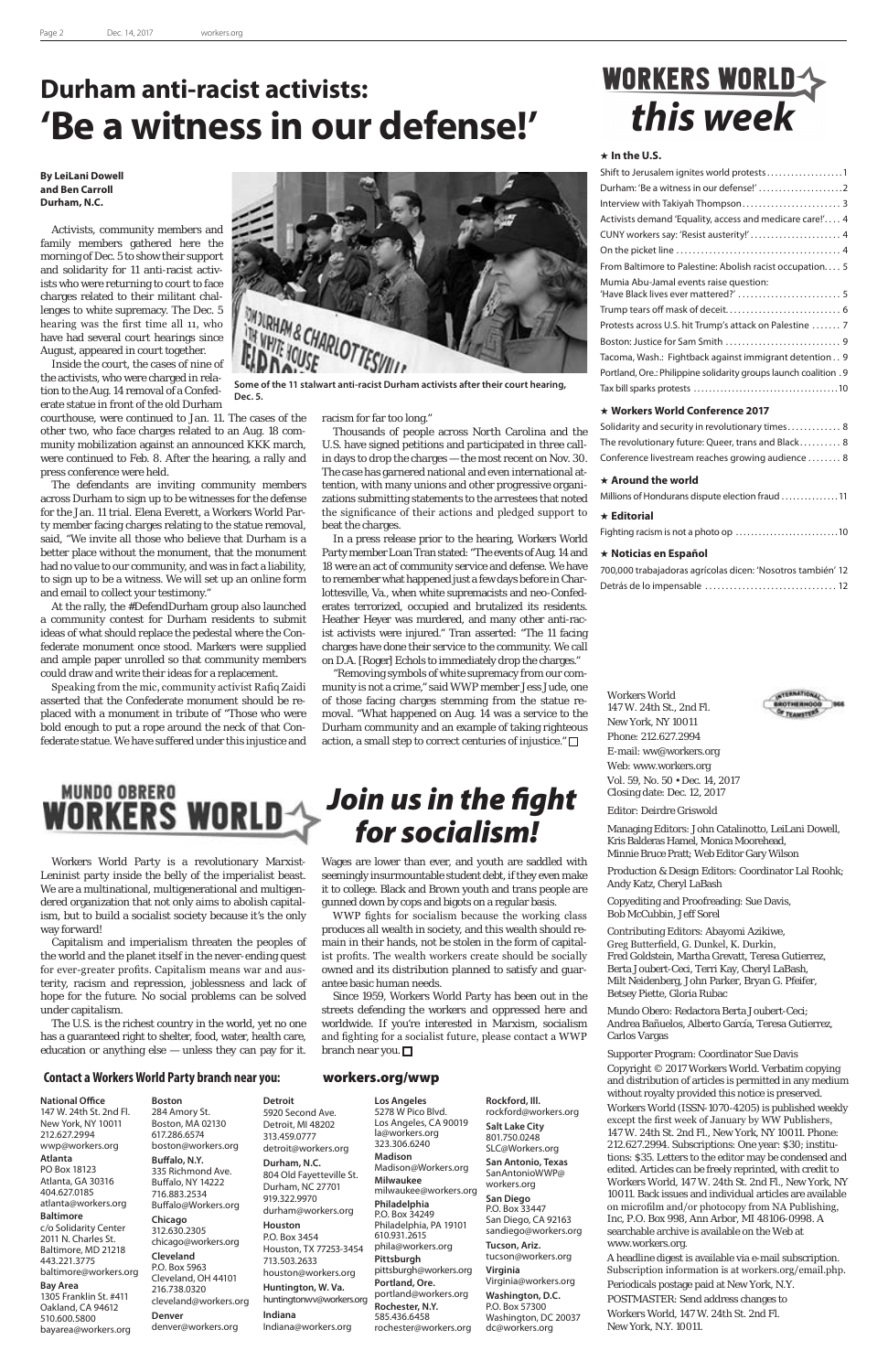#### **By Mikisa Thompson**

These last few months have been a flurry of emotions. Watching my daughter leaves me in awe, because she embodies everything and more that I would like to see her be in life. She is brilliant, articulate, responsible and caring. She loves her Blackness and her Queerness, and she has a passion that drives her to be the best person in society that she can be.

She helps me to be a better Mom, and for that I'm grateful. She helped lead me to Workers World Party, and now I'm a candidate. So I'm not just her Mom, I'm her comrade. We are on the same team to call out white supremacy and the ways that it permeates our lives.

She was the first to be arrested for her alleged crime against a statue. However, the Nazis in rested until the public forced the **courthouse.** hands of the police to arrest them.

WWP deals with the issues that we have faced in life as a family, such as homelessness, discrimination, gentrification and homophobia. WWP helps to bring a voice to the voiceless.

I have always taught Takiyah to seek answers to issues on her own. Her perspective is vast because we have lived in various underserved communities throughout the U.S., such as Brooklyn, N.Y., Detroit, Atlanta and now Durham.

We also traveled in 2016 to see for ourselves the people of Cuba after a successful revolution and what a country without imperialism — that flourishes in spite of U.S. sanctions — looks like. We loved it and would like to do more travel internationally to learn from revolutionaries around the world.

My mind still races at the wonderment that Takiyah is. So I sat down with her to gather her thoughts.

**Mikisa Thompson:** What are you fighting for?

**Takiyah Thompson:** I'm fighting against all the different "isms" that plague this society — racism, capitalism, sexism, Nazism. I'm fighting for a world where justice and equality can exist. I'm fighting for socialism. I'm fighting for the freedom and liberation of Black people, people of color and queer people.

**MT:** How has your life changed since Aug. 14?

**TT:** There's been a lot of ups and downs. I faced death threats, but also a lot of support from my comrades, family and the community. Since then, my belief in a world without white supremacy and capitalism has been steeled. I'm more optimistic than ever; sometimes I'm tired and weary but still very hopeful.

**MT:** Give me your vision of 2018, now that we are 100 years after the Russian Revolution.

**TT:** My outlook for 2018 is to continue organizing and mobilizing around this issue. ... I'm about to go to trial for my alleged role in toppling the Confederate statue, and I just want to keep using court to further get my message out there and to talk about white supremacy and capitalism, how the two go hand-in-hand.

I'm hoping that more folks can understand the urgency of the moment that we're living in and not be swayed by these

midterm elections, with Democrats trying to convince us to drop everything forget about racism, about sexism, about capitalism being at a dead end — and just vote for the middle path. You know, don't vote for the middle path; you don't get out of the road. Take a left.

**MT:** If you could time travel, who would you want to give you advice for how to propel the movement today?

> **TT:** I want to try to leave a legacy on Earth. To create a world that is kinder and gentler for Black and Brown youth, for queer youth, for poor youth. I always say that I'm grateful for the movements that came before me and it's important to be grateful and thankful, but also to acknowledge that we need more.

**TT:** I can't nail it down to one person. The people who I think of immediately are folks like Frantz Fanon, Gaddafi, Thomas Sankara.

Mao — people who are able to resist imperialism, because I think you know imperialism, as I've come to understand it. The struggle abroad is very much like the struggle here in the U.S. that Black people face, with gentrification and mass incarceration. A soldier's very much the same as a police officer in their roles.

I think those folks all had excellent ideas about socialism and about how to resist the U.S. and the Western forces that want to control and dominate us.

**MT:** Do you feel that your actions have made an impact on society?

**TT:** I think my actions have made an impact. I was having a conversation the other day with someone and he talked about how a group of people in Austin, Texas, were picketing and protesting this Cat Cafe. Basically, you go inside and you can pet a cat and drink your coffee. But it's in a neighborhood in Austin that was historically Chicano, and before the cafe it was a piñata store, so just the optics really helped rally the community.

And he's talking about how, you know, this is kind of a useless protest and how the real issue should be with the banks, corporations and politicians who enable this kind of thing. But at the same time I think it's important to understand the role of symbolism, and I think it's true that people need symbolic victories.

The people of Durham allegedly took down the statue. It's not a prison; we didn't free everyone from the Durham County jail. But I think the symbolic victories are important in creating a world where racist symbols are not OK, so that we can start attacking the more structural relics of white supremacy.

Everyone has a role in the revolution.

My role might not be dealing with banks and helping stop predatory lending or stopping the foreclosure of Black and Brown neighborhoods. But somebody's role is going to be smashing windows at the Cat Café. If the revolution were to come tomorrow, we're still going to need revolutionary chefs and revolutionary janitors.

I think my role has shown people that regular, everyday people can take a stand and do have a role in combating the ills that they see in society. **MT:** How can everyday people get involved in activism in their com-

munity?

**TT:** I think the most

can do is find an organization or a group, find

something to dedicate your energy to.

I think about this Kwame Ture video on YouTube. He talks about the importance of being in an organization, and he says the system that we're fighting against is highly organized — they have their courts, schools, media, their New York Times and Washington Post, right? We have to be just as organized if we hope to defeat that.

**MT:** What fuels your drive and determination for the Workers World Party movement as a queer Black woman in the U.S.?

You know, it's a wonderful thing that I've never known anyone who was lynched, I've never seen a cross burning. I hope that in 20 to 30 years, kids will say, "I've never seen a Confederate statue. I've never seen a Confederate flag." Just to make this world better — that's what keeps me motivated.

**MT:** What work would you like to do internationally? **TT:** I would like to support all of the

anti-imperialist social struggles around the world. I think one of the main places is Venezuela.

The gains that country has made since the Bolivarian Revolution have been important for Indigenous people, Black people, for women, for queer folks. I look at the National Constituent Assembly, and I'm really amazed and proud of the fact that so many different groups, so many different oppressed nationalities can be represented, and that Venezuela was able to execute an open election even in the face of U.S. imperialism and U.S. funding to ensure that it would fail. So I definitely would like to organize in Venezuela or interact with the Venezuelan people and the Freedom Fighters there.

**MT:** How can people help support you and your efforts?

**TT:** My PayPal is Paypal.Me/unrulybabyhair. I'm also @unrulybabyhair on Twitter. Also, my next court date is Jan. 11 in Durham. Please come out to support



Charlottesville, Va., weren't ar-**Mikisa Thompson (left) with Takiyah Thompson in front of Durham, N.C.,** 

as well as call the district attorney to have the charges dropped.

**MT:** I've heard you say that you feel more free since your actions. Please explain.

**TT:** Even though I'm in court and facing this system that wants to see me in jail because of its white supremacist nature, I do definitely hold my head higher. I think of Fanon. When you are able to defeat your oppressor, to take your oppressor down a notch, it helps with your own sense of self and your own sense of worth.

**MT:** What do you think of Black Lives Matter and similar movements?

**TT:** Those movements are integral to ushering in an era of equality that is free from racial violence. We as leftists, socialists, communists and members of multinational organizations have to do everything we can to ensure those movements are sustained, to ensure a world that is free of white supremacy and anti-Black violence and racism. We have to support Black nationalist struggles in the United States.

We can't allow those groups to be isolated, especially with the FBI labeling Black activists as "Black identity extremists." The FBI has a long history of targeting, killing and imprisoning Black activists, so it's absolutely necessary that any organization that considers itself socialist or seeking social justice should work hand-in-hand with Black Lives Matter and organizations like it.

**MT:** What is your opinion of Trump declaring Jerusalem the capital of Israel?

**TT:** I'm not surprised. The U.S. goal the last 20 or 30 years has been to dominate the Middle East for its labor pool and resources, mainly oil. I think Israel will be the U.S.'s outpost for policing the region, much like Colombia is the U.S.'s outpost in that region.

Floating around the internet was a speech from President Obama a few years ago talking about how Jerusalem is the capital of Israel. Trump is not the first person to espouse that view. It just falls in line with the U.S.'s need to spread capitalism. I'm keeping the people of Palestine in my heart and mind.

## **Do it like Durham!** *Interview with* **Takiyah Thompson**

#### **My poem to you for you ...**

by **Mikisa Thompson** Young warrior Young warrior Young warrior I see you With your regal locked hair You're proud and you're queer Young warrior Still no crystal stair…. Young warrior You hear the drums as you climb those stairs Young warrior Young warrior Quick that yellow rope But don't fret, he won't choke Climb baby climb For they don't want you, here to Palestine Take your step for Sojourner because many were lost along the way.... Quick another step, don't you turn back The war is just beginning, the flame is at your feet Quick Young warrior you are not meant to be a sheep

You're majestic and Black, proud and fierce

Young warrior I see you.  $\Box$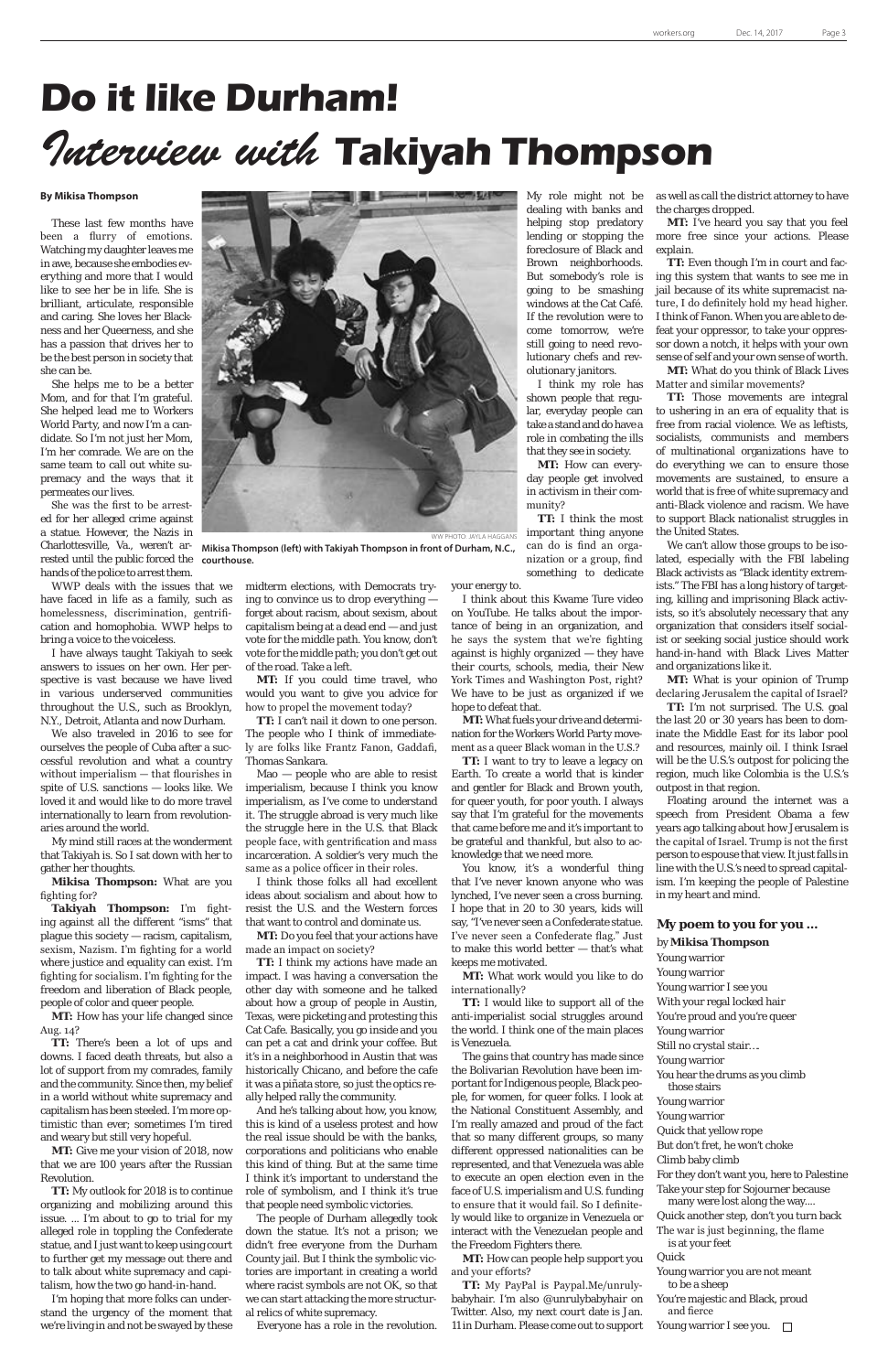

#### **By Mary Kaessinger New York**

The People's Power Assembly and wheelchair users led a protest on Dec. 3 that gathered in New York's Herald Square to celebrate the International Day of Persons with Disabilities. Then activists streamed through Macy's department store on ramps between the floors.

Moving through the aisles, protesters wound around until they reached a sizable clear space where they held an impromptu indoor rally to make people aware of the difficulties faced by people with disabilities. Their signs and chants raised many slogans. One demand was "Equal pay for equal work" because employers are legally allowed to pay disabled workers a subminimum wage using waivers created under the socalled "Fair" Labor Standards Act of 1938.

Other slogans were "Disabled Lives Matter" and "Black Lives Matter." That's because 51 percent of those gunned down by police are disabled and a disproportionate number of people killed by police are African Americans. Another demand, "Access is a right," is crucial because only 20 percent of New York's subway stations have elevators. Importantly, "Kill the tax bill"

was also a focal point because Trump's tax "reform" bill would cut medical benefits for people with disabilities.

The protesters held other impromptu rallies in the store. Five speakers addressed sympathetic shoppers to explain why they were there. Security guards looked on and stayed out of the way, backs pressed against the wall.

Then, demonstrators walked or rolled in wheelchairs across the busy intersection outside Macy's to Pennsylvania Station, where they again chanted and held brief street meetings. Travelers who were waiting for trains stood around to listen, building small crowds.

Activists explained and showed what problems people with disabilities face. They rode the elevator down one floor to the train tracks and discovered that one of the two elevators there was out of service. So on the way back, only two people in wheelchairs could ride at a time. One woman left the group because she had once been trapped inside an elevator and didn't trust them.

People with disabilities have to allow extra time to travel. They say they need a 36-hour day!

*Kaessinger is a wheelchair user.*

Holding a huge, electrified banner reading "Resist austerity," while chanting to the rhythm of a brass band, hundreds of members of the Professional Staff Congress marched from the Graduate Center of the City University of New York to a board of trustees' meeting at Baruch College on Dec. 4. They were making it clear that they do not want to wait six years for a new contract to get significant pay raises.

In particular, the PSC wants adjuncts — the part-time instructors who do over 50 percent of the instruction at CUNY — to get a pay increase to a minimum of \$7,000 per class. Currently, the best-paid adjuncts get about \$4,500 per class.

The PSC represents about 30,000 full-time and part-time teachers, as well as professional

staff — librarians, registrars and computer programmers — who educate 500,000 students at CUNY. It took six years for the board of trustees to agree to its last contract with the PSC.

Contingents from Local One, Theatrical Stage Employees (IATSE); the American Federation of State, County and Municipal Employees DC 37; the Union of Clerical Staff (UCATS) at New York University; and the Screen Actors Guild-American Federation of Television and Radio Artists joined the march.

A noticeable feature of the protest was the significant support given fast food workers who are organizing a union at seven CUNY campuses with the support of the Department Store Union (RWDSU).

**— Report and photo by G. Dunkel**

### **N.C. wages class war against farmworkers**

The North Carolina ruling class is trying to rip labor rights from 100,000 farmworkers. The North Carolina Farm Act of 2017 attacks what bosses fear most — the right of workers to organize. The law would prohibit workers from signing agreements relating to lawsuits, settlements or collective bargaining agreements and outlaw automatic dues deduction from paychecks. Workers filed a federal lawsuit Nov. 15 to declare this bill unconstitutional under the First and Fourteenth Amendments.

In the workers' corner are the Southern Poverty Law Center, the American Civil Liberties Union, the North Carolina Justice Center and the Farm Labor Organizing Committee. In the past FLOC has used these very agreements to secure higher wages and end exploitative fees. The act is blatantly racist, specifically targeting the Latinx community, who are the vast majority  $-90$  percent  $-$  of the farmworkers in the state. North Carolina farmworkers generate \$12 billion for the state's economy and work seasonally under precarious H-2A visas. (floc.org, Nov. 15)

State Sen. Brent Jackson, the bill's primary sponsor, owns Jackson Farming Co., which farmworkers and FLOC have sued successfully for wage theft. This bill is class warfare, but workers and their allies are returning fire with unity and solidarity. We're confident they'll bring such racist, anti-worker policies to justice.

### **Proposed DOL regulation would steal tips from workers**

Whenever bosses say they're helping workers, your alarm button better start beeping. It sure went off when Trump's Department of Labor announced Dec. 4 that, responding to the need for wage equity in the restaurant industry, it's offering a new regulation: Workplaces can now share tips earned by some employees with co-workers. Pro-worker groups jumped to oppose it. Christine Owens, head of the National Employment Law Project, said the solution was "not for the Labor Department to rig the rules so employers can essentially steal earnings from tipped workers to subsidize the businesses' low-wage model."

Responding for the Economic Policy Institute, Heidi Shierholz noted the latest research shows that total wages stolen from workers due to minimum wage violations exceed \$15 billion each year and that workers in restaurants and bars are more likely to suffer from it than other workers. Due to so much illegal wage theft, "it seems obvious that when employers can legally pocket the tips earned by their employees, many will do so." No wonder the National Restaurant Association applauds the rule. (wsbtv.com, Dec. 5)

Restaurant Opportunities Centers United (ROC), founded "to improve wages and working conditions for the 14 million people who work in America's restaurant industry," initiated a campaign against the regulation. To add your objection, visit rocunited.org/notiptheft.

### **UE strike wins at Fairmont Scales in Vt.**

When bosses at Fairmont Scales in Vermont demanded major concessions, the workers fought back. United Electric Workers Local 234 has represented employees at the St. Johnsbury plant for over 80 years — its members are the only unionized workers in the nationwide company. The elected strike committee, like other UE committees, is majority women. After Fairbanks tried to raise family health insurance to \$200 a month, change how vacation time was accrued and rejected the local's

contract offer, the local immediately voted to strike.

The workers set up picket lines at 5 a.m. on Nov. 1. Donations immediately poured in from local businesses, community groups and other unions — coffee, pizza, wood for a warming fire and umbrellas for rainy days. Withstanding heavy rain and boss violence, the workers held the line 24-7 for over a week. Only one truck got through, when cops escorting it threatened to arrest strikers.

Management caved after eight days of no production, offering the workers a solid three-year contract with raises and better benefits and working conditions. Wages were increased by 8 percent, weekly insurance premium contributions were capped at \$10 a year and stewards have more time on the clock to work on grievances. Other wins include new protections for gender identity. (ueunion.org, Dec. 1) UE Local 234 sets an example for all workers: Having confidence in your union and using the strike weapon will lead you to taste victory.

### **Unions march in D.C. for Dreamers' rights**

On the National Day of Action for Immigrant Worker Justice, Dec. 6, unions turned out at the Capitol in Washington, D.C., to demand that Congress pass a clean DREAM Act and create a permanent legal pathway for working people with Temporary Protected Status. Joining with immigrant rights organizations and youth fighting for their lives, unions are showing a new social justice militancy against Trump's racist, anti-worker agenda.

### **On International Day of Persons with Disabilities Activists demand 'Equality, access and medicare care!'**

### **CUNY workers say: 'Resist austerity!'**





**Inside Macy's, activists hold impromptu rally.**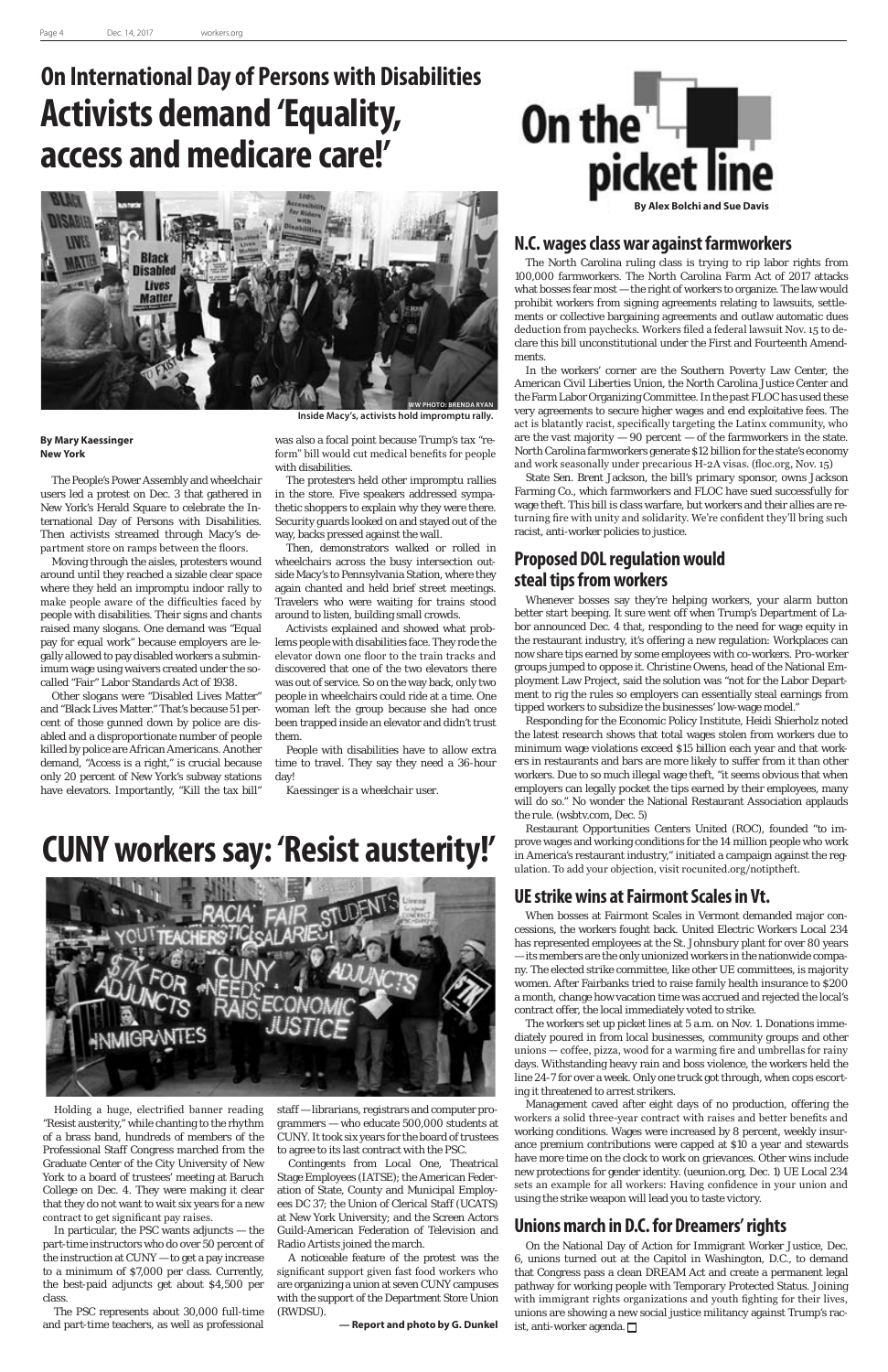#### **By Addison Gaddis Baltimore**

Dozens of Baltimore activists and locals congregated Dec. 9 outside the Baltimore Police Department headquarters at 601 Fayette St. Despite windy, snowy conditions, the Baltimore People's Power Assembly, Baltimore Workers World Party, Johns Hopkins Students for a Democratic Society, Greater Baltimore Democratic Socialists of America and a radical Jewish students' group at Hopkins gathered to stand against the police and their corruption.

In the wake of the killing of BPD Detective Sean Suiter, concerns have been raised by many that the killing was an "inside job." The detective was killed the day before he was slated to testify on a panel about a notorious, deeply corrupt

#### **By Betsey Piette Philadelphia**

"Have Black Lives Ever Mattered," the title of Mumia Abu-Jamal's latest book, was also the focus of Dec. 8 and Dec. 9 events here marking the 36th anniversary of his unjust incarceration.

The weekend started with a teach-in at the Church of the Advocate, as Pam Africa kicked off the program with background and updates on the case. Africa is chairwoman of International Concerned Friends and Family of Mumia Abu-Jamal.

Political activist and journalist Mumia Abu-Jamal was unjustly imprisoned and sentenced to death for allegedly killing a Philadelphia police officer in 1981. Abu-Jamal steadfastly maintains his innocence.

Thirty years later, in 2011, the global people's movement forced the state to take Abu-Jamal off death row. Then the state re-sentenced him to life imprisonment without possibility of parole.

After Abu-Jamal was diagnosed with hepatitis C in 2015, the people fought for and won treatment for him. However, he still suffers from cirrhosis of the liver and a painful, severe skin ailment. For prisoners, life without parole is a death sentence, especially when denied decent health care. With the assistance of the Pittsburgh-based Abolitionist Law Center, Abu-Jamal recently released a manual "to walk any person infected with hepatitis C through the obstacle course erected by medical staff and prison officials who seek to deny or delay" treatment.

#### **Activism vs. white supremacy**

A panel addressing white supremacy came next. Speakers included Dr. Karanja Carroll with the Malcolm X Grassroots Movement and the National Black United Front; Candace McKinley, a Philadelphia Black Lives Matter organizer; Lamont Lilly, Durham activist, poet and 2016 Workers World Party vice presidential nominee; and Megan Malachi with Philly for REAL Justice. Discussion began with the question of how Abu-Jamal has influenced their work.

rights and international movements. Nancy Mansour, co-founder of the Palestinian support group Existence Is Resistance, discussed her film "Being Black in the Holy Land." Colombian activist María Serna, with Lucha Pro Derechos (Fight for Rights), addressed the current crisis for undocumented immigrants. Mike Wilson, with Workers World, raised the hurricane devastation in Puerto Rico, where Wilson participated in a November work brigade.

Earlier many people from the teach-in joined a Center City demonstration for Palestine, where Pam Africa spoke on the need for solidarity between oppressed communities in the U.S. and the people of Palestine.

Panelist Greg Brinkley's nephew, Kevin Brinkley, was imprisoned as a juvenile in 1977 for a crime he did not commit. He was repeatedly denied parole because he would not admit guilt. Due to re-examination of juvenile life sentences, Kevin is being released, but remains subject to parole despite recent prosecutor's testimony acknowledging a cover-up of evidence of his innocence. Writer and activist Marc Lamont Hill concluded the panel, discussing his own experience with the criminal justice system as a Black youth in Philadelphia and recounting being illegally stopped by police in New York. His credentials as a professor and a political commentator for CNN and FOX News did not give him immunity from police harassment. A program highlight was the presentation of certificates of appreciation to Pennsylvania Rep. Vanessa Lowery Brown and Philadelphia Councilwoman Jannie Blackwell for their work in bringing attention to prisoners' health care crisis, including suffering from contaminated water in prison facilities.  $\Box$ 

A second panel focused on immigrant District Attorney's office, demanding the Then protesters rallied outside the

#### **Taking it to the streets**

The next day, in wet, slushy snow, nearly 200 activists rallied to demand that Pennsylvania stop trying to murder Mumia. Demonstrators gathered at the statue of notorious former Philly mayor and head cop Frank Rizzo. The march continued around City Hall, stopping frequently for street rallies. Speakers urged people shopping in Christmas Market to join the rally for Black lives.

At a newly installed monument honoring slain educator and civil rights activist Octavius V. Cato (1839—1871), speakers said recognizing Cato's historic contributions is important, but does not answer the crisis for Black youth in seriously underfunded schools.

### **From Baltimore to Palestine Abolish racist occupation**

onstrators from the front steps of the police headquarters, but did not intervene. This was not a one-time protest, organizers asserted, but the start of a bigger campaign in the fight against police corruption. "When people are occupied, resistance is justified." From Gaza to Baltimore, the fight continues.  $\Box$ 

Baltimore police unit, the Gun Trace Task Force. Many believe the killing took place under suspicious circumstances. (tinyurl. com/ybedm3jl)

Furthermore, in the wake of the killing, the Baltimore police placed a neighborhood, Harlem Park, under occupation, demanding identification from residents every time they came and went. (tinyurl.com/y7nvr6w9)

In light of the police occupation and the questionable circumstances in which Suiter was killed, Sharon Black, on behalf of WWP and the PPA, called for disbanding the Baltimore Police Department, stating that it is too corrupt to be reformed. The PPA is also calling for restitution for Harlem Park residents who were negatively affected by the police occupation.

Andrew Mayton of WWP expressed

State POLICE

release of all files pertinent to former DA Ronald Castille's involvement in Mumia's case. As a Pennsylvania Supreme Court justice, Castille refused to recuse himself from ruling on Abu-Jamal's appeals. A 2016 U.S. Supreme Court decision, Williams v. Pennsylvania, was another death sentence case involving Castille. The court found that his refusal to remove himself was unconstitutional. In April 2017, Abu-Jamal's attorneys filed an appeal for a new trial based on that decision. Lawyer Gayle McLaughlin Bartholdi's memo to Castille in the files, dated March 27, 1990, allegedly exposes the former DA's direct role in the case. Common Pleas Court Judge Leon Tucker, overseeing Abu-Jamal's appeal, ordered the DA's office to show cause why it should not locate and produce Bartholdi to present testimony regarding her memo's content. It's one item in the documents that the DA's office says it cannot locate. Tucker has ordered an evidentiary hearing for Jan. 17. Demonstrators also challenged incoming DA Larry Krasner to keep promises made during his election campaign to reopen questionable former convictions. Krasner, claiming to oppose the death penalty, recently appointed Castille to his transition team, sparking strong criticism from many activists.

#### **'Mass incarceration A to Z'**

The final Dec. 9 event was a forum on "Mass Incarceration A to Z." Speakers

included Akeem Browder, whose brother, Kalief Browder, unable to afford bail, suffered three years of abuse, including solitary confinement, during pretrial detention at New York City's Rikers Island. Unable to recover from the impact of the abuse, Kalief died by suicide two years after his release. Browder is calling for the notorious prison complex to be shut down.

**Baltimore police are 'too corrupt to be reformed.'**

WW PHOTO: JOE PIETTE

**Presentation of certificate for work on prisoners' health care crisis. From left, City Counci member Jannie Blackwell, Pam Africa, Akeem Browder, PA State Representative Vanessa Lowrey-Brown and Gregg Brinkley.**



the fact that police abolition can only truly occur after the abolition of capitalism. Alec Summerfield of WWP drove home the parallel between the Israeli occupation of Palestine and the police occupation of Baltimore, pointing out that the BPD uses Israeli technology.

The police watched the spirited dem-

WW PHOTO: PERRI BRIERLY-BOWER

## **Mumia Abu-Jamal events raise question: 'Have Black lives ever mattered?'**



**Philadelphia march for Mumia takes it to the streets, Dec. 9.**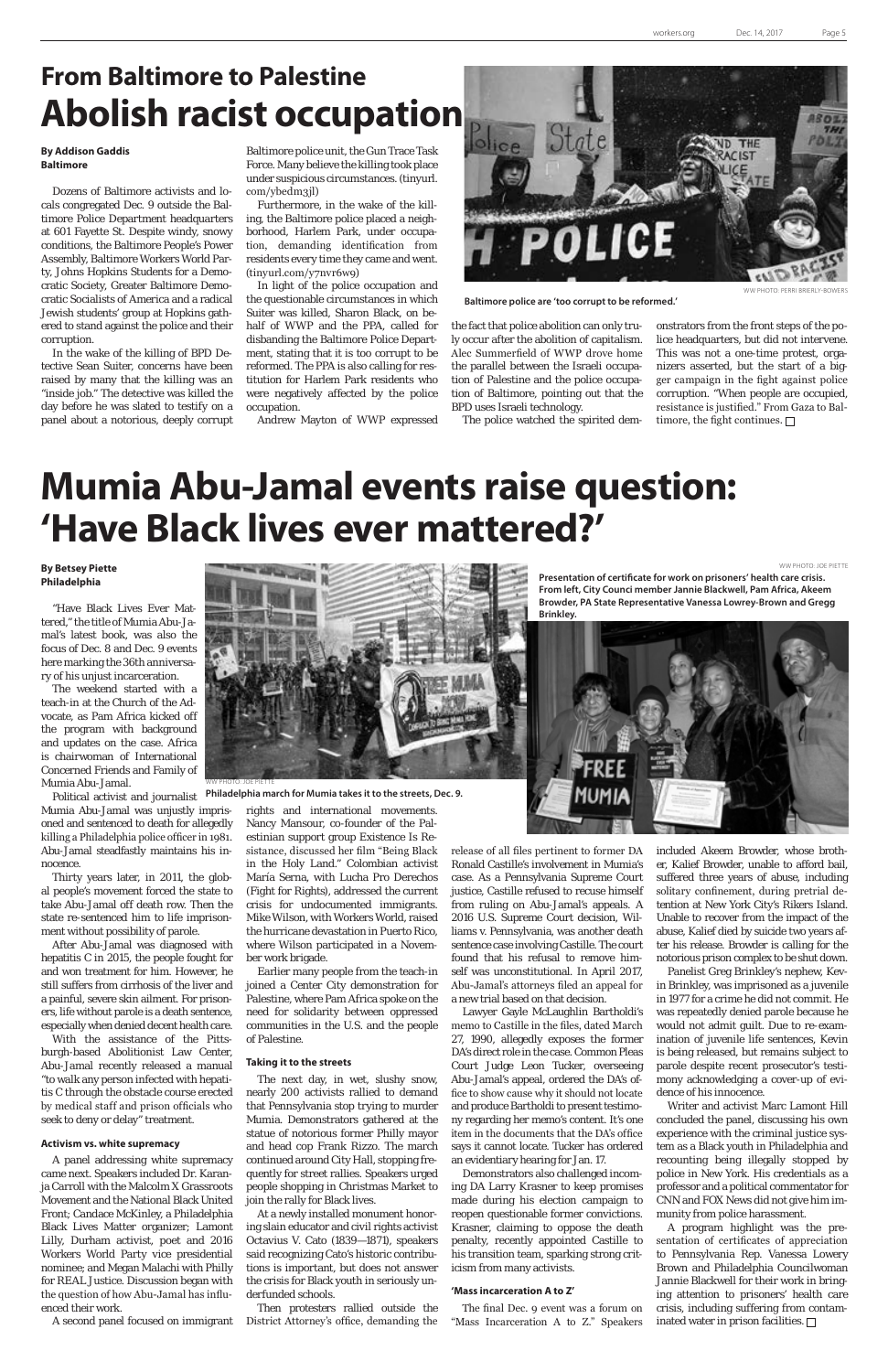# **Trump tears off mask of deceit** By Fred Goldstein

Trump's recognition of Jerusalem as the capital of Israel puts an end to the decades-long deceit that Washington has cultivated of being a so-called "honest broker" between the Palestinians and the Israelis.

This decision tramples on the sovereignty of the Palestinian people and their right to self-determination as an occupied people under the boot of the Zionist apartheid regime in Tel Aviv.

Trump has openly and squarely put Washington on the side of the butchers of Gaza. Instead of endlessly stalling the Palestinians with U.S.-brokered negotiations, Trump has unabashedly sided with the oppressors in Tel Aviv.

#### **'A bullet of mercy'**

The Popular Front for the Liberation of Palestine, a Marxist organization with a long record of struggle against Tel Aviv and its U.S. sponsors, had this to say:

"The Popular Front for the Liberation of Palestine described the declaration of U.S. President Donald Trump as a declaration of war against the Palestinian people and their rights that makes the U.S. position clear as a hostile entity toward our people and a partner of the Zionist state in its crimes against the Palestinian people and land, and it must be addressed on this basis.

"Further, the Front considered that Trump also launched a 'bullet of mercy' on the so-called two-state solution, the settlement project and the delusions of the peace process. It called upon the Palestinian leadership to learn the necessary lessons from the devastating experience of reliance on negotiations and U.S. domination." (pflp.ps, Dec. 6)

The Democratic Front for the Liberation of Palestine had a similar reaction: "The American aggressive step … saves the capital of the State of Palestine from the Israeli-American robbery by returning to the Palestinian national program and abandoning the illusion of a political solution sponsored by the United States." (dflp-palestine.net, Dec. 7)

#### **Trump rips mask off U.S. phony 'peace process'**

The decision to recognize Jerusalem as the Israeli capital and its aftermath also illustrates the agony of the U.S. ruling class and its delicate dance with Donald Trump.

On the one hand, the bosses and bankers are in love with Trump's tax giveaways to the corporations and the rich. They thrive on his deregulation of business rules and environmental degradation. They wholeheartedly support his appointment of right-wing judges and heads of agencies who want to destroy what limited protections these agencies were charged with enforcing. On the other hand, the mainstream capitalist class, and especially their braintrust in the universities, think tanks, media and the political establishment, are virtually apoplectic over his reckless, mindless destruction of their cunning and deceitful diplomatic and political methods carefully built up over many years. Almost the entire U.S. establishment, as well as the European Union and NATO, are in an uproar. The British and French imperialists, the Russians and others actually called for a United Nations Security Council meeting to condemn Washington's recognition of Jerusalem as the Israeli capital.

The imperialists are upset because for decades they have been dangling the prospect of East Jerusalem as the Palestinian capital as a carrot to continue the "peace process." The status of East Jerusalem was supposed to be settled in a "final status" agreement some time in the future.

The Trump move on Jerusalem has sparked imperialist moaning about the danger to the so-called two-state solution and fueled speculation about a onestate solution whereby the Palestinians would be absorbed into the racist Israeli state. For the imperialists to speculate on restructuring Palestinian statehood is a gross violation of self-determination. This is a matter strictly for the Palestinians to decide through their popular organizations.

#### **False 'opposition' to Trump**

Of course the "opposition" to the Trump proposal by the rulers of Saudi Arabia, Egypt, Jordan, etc., is not in the least serious. While they cannot publicly collaborate with Trump on this matter, they will deal with the State Department and the Pentagon freely under the table and continue to collect military and CIA aid.

The anger and disapproval of the imperialists have nothing to do with sympathy for the cause of the Palestinian people. First, it comes from their fear of rebellion in Palestine and the Middle East. But equally important, it comes from what they fear will be the end of Washington's role as a so-called "honest broker" in the region.

It is this role that has allowed diplomatic deception for over four decades. This "honest broker" reputation, carefully cultivated, has given cover to U.S. clients and puppets in the region, from Cairo to Riyadh, to Amman and Beirut, as well as to the other imperialist jackals, to participate in continued support for Tel Aviv's oppression of the Palestinians. This has been done under cover of the socalled "peace process." Now, Trump has ripped the mask off the phony impartiality of Washington, and all the imperialists and their stooges are horrified.

To show the total lack of strategic thinking by Trump — which is what bothers the ruling-class establishment — he is in the midst of trying to cement an anti-Iran coalition, centered around Saudi Arabia, Cairo and the Gulf States. But his recognition of Jerusalem as the Israeli capital is going to make it more difficult for Trump's allies to openly embrace him in this maneuver.

But under no circumstances can there be any compromise by revolutionary supporters of the Palestinians on their right to self-determination, including the absolute right of return and the right to set up a genuinely sovereign state as they see fit.  $\Box$ 

#### **Oppression under U.S.-sponsored 'peace process'**



WW PHOTO: JOHN CATALINOTTO

Under cover of this so-called "peace process," the Pentagon has given \$3 billion a year in lethal military supplies to the Israeli Defense Forces. Washington has supplied well over \$100 billion in jet fighters, killer helicopters, missiles, missile defense batteries, tanks, armored personnel carriers, bulldozers, tear gas, stun grenades, anti-personnel weapons, etc., to use against the masses. Under the U.S.-supported occupation, the Palestinians have had to fight mainly with stones and slingshots against the occupiers. During the decades of the U.S.-sponsored "peace process," Tel Aviv has continued to expand settlements in the West Bank. There are now 200,000 settlers in East Jerusalem, compared to 350,000 Palestinians. Thousands of Palestinian homes throughout the West Bank have been destroyed over the decades. Olive groves have been ripped out. Checkpoints have been established where Palestinians have to wait hours to go to work or visit relatives while being scrutinized by racist Israeli soldiers.

Some settlements are virtual cities, often on hilltops. They are built on expropriated Palestinian land where Palestinians are not allowed, allegedly for security reasons. Israeli-only superhighways have been established across the West Bank, while Palestinians must travel poorly maintained roads. The settlements are scattered across the West Bank and East Jerusalem. They are located in such a way as to make travel by Palestinians from place to place extremely difficult.

This is an example of what the "peace process" has brought to Palestine: "When the Israelis and Palestinians first began peace talks after a 1993 interim agreement, the West Bank settlers numbered a little over 100,000. Today they total around 400,000 and live in about 130 separate settlements." (National Public Radio, Dec. 29, 2016)

#### **Trump, billionaires and evangelicals**

Trump took this unilateral imperialist measure in response to the call of some of his Zionist billionaire backers, such as Sheldon Adelson, a fellow casino mogul who was a major donor to his campaign.

Trump also timed the recognition of Jerusalem to coincide with the Roy Moore senatorial campaign in Alabama. Moore is backed by Christian Zionists in evangelical churches, which have a large constituency in Alabama.

The recognition of Jerusalem has also served to draw attention away from the numerous charges of sexual harassment of teenagers lodged against Moore. And it also helped Trump fire up his reactionary base among the bosses, the petty bourgeoisie and sections of the workers.

By embracing Roy Moore, Trump and his former chief aide Steve Bannon have aligned with an open fascist in the mold of former Gov. George Wallace of Alabama. Moore has praised the era of slavery "when families were together." He says that the U.S. is the center of evil because it recognizes same-sex marriage. He is a theocrat who was twice removed as a judge in Alabama — once for refusing to remove a monument to the Ten Commandments he had installed in the lobby

of the state judicial building in Montgomery and once for refusing to recognize same-sex marriage.

Trump has gone so far to the right that even reactionaries are worried about his discrediting the capitalist system, especially among the younger generation. The Mueller investigation, carried out under the diversionary premise about Trump-Russian connections, is closing in on him. The ruling class has begun a whispering campaign about his mental health and fitness for office. The New York Times ran a major piece looking into Trump's daily behavior, including his egoism, self-centeredness, disregard of reality, reliance on television, etc.

Their reaction to Trump's recognition of Jerusalem must be put in the context of the inner struggle within the ruling class over their own chief executive.

#### **Palestine and right to self-determination**

The Jerusalem question has unleashed a torrent of speculation about the dimming prospect for a "two-state solution." When the bosses call for a two-state solution, they are calling for something that will preserve both the security of their Israeli clients and the subjection of the Palestinian people.

In addition, the Zionists under Israeli Prime Minister Benjamin Netanyahu and a whole series of his predecessors have never given any serious consideration to a sovereign Palestinian state. The constitution of Netanyahu's party, the Likud Party, calls for a single state under Zionist rule, including all of the West Bank.

Be that as it may, the Leninist position on the right of self-determination calls for the Palestinian people to determine how they want to structure their own sovereign state in their homeland, including the right to return to lands stolen from them, beginning in 1948 through 1967 and up to today.

The structure of the Palestinian state must be decided by the Palestinians themselves, not by false leaders manipulated by imperialism, but by the popular masses through their genuine grass-roots organizations and leaders.

Because of the ironclad support for Tel Aviv by the Pentagon and U.S. imperialism in general, plus the retreat of the bourgeois Arab leaders, the relationship of forces at the moment is not favorable to the Palestinian struggle. Under these conditions, if the Palestinians themselves

— not false leaders — feel the need to compromise, revolutionaries must recognize their right to make tactical conces-



sions as they see fit.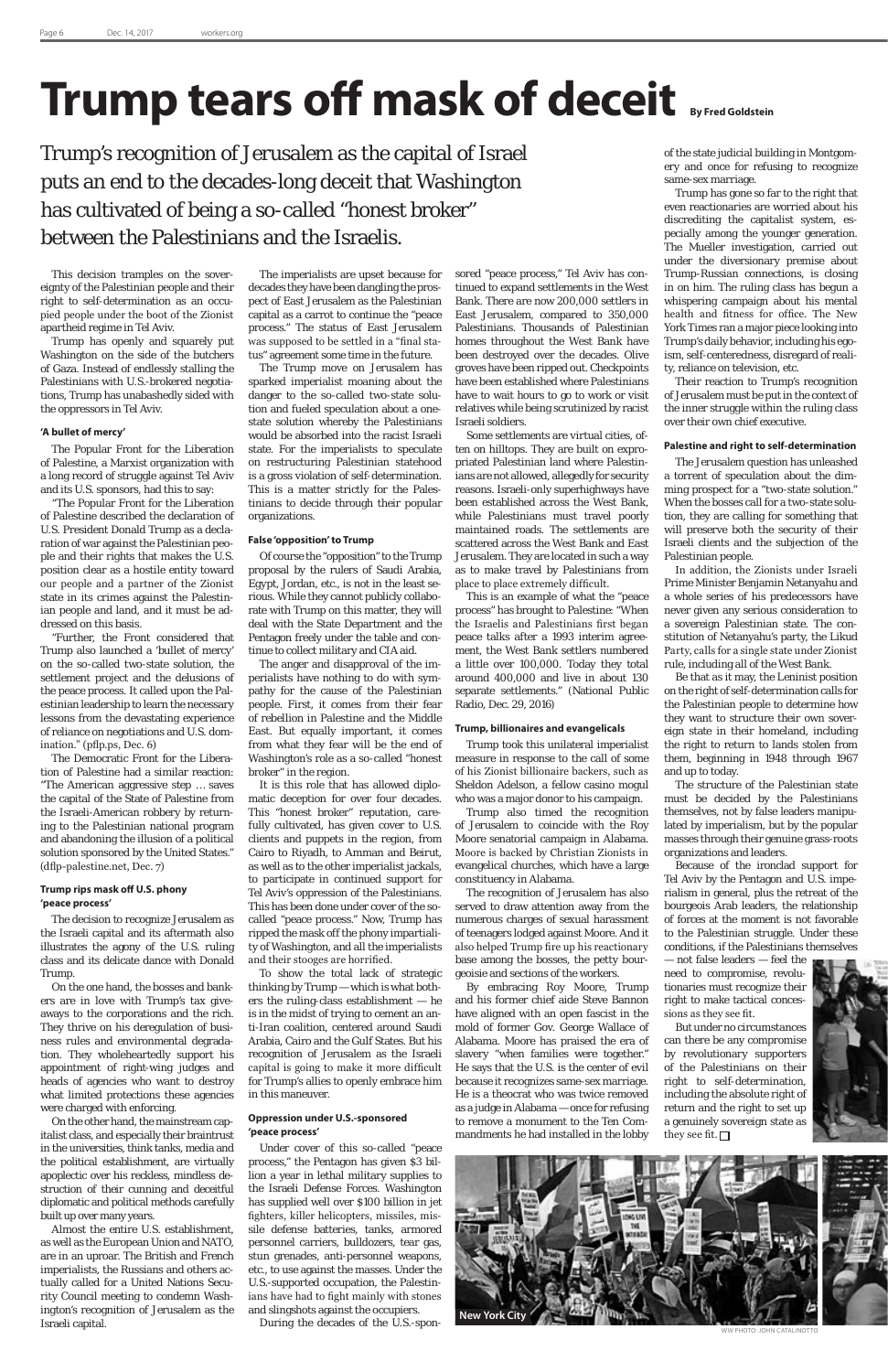## **Protests across U.S. hit Trump's attack on Palestine**

#### **By Kris Balderas Hamel**

Demonstrations were swiftly organized in cities around the United States in opposition to the U.S. declaration on Dec. 6 that it would move its embassy in Israel to Jerusalem, and in solidarity with the heroic Palestinian people in the face of this decisive attack. Workers World Party members actively participated in many of these actions. The following are reports from some of them.

On just two days' notice, 4,000 to 6,000 people came to a Times Square rally in **New York City** on Dec. 8 to "Say NO to Trump's recent move of 'recognizing' Jerusalem as the capital of Israel," as the call of NY4Palestine put it. NY4Palestine is a coalition of Palestinian support groups in the New York City area. The protesters were mainly Arab; whole families came, from mothers carrying infants in their arms to grandmothers. It was a very political protest with sharp slogans: "From the river to the sea, Palestine will be free!" "Jerusalem is the capital of Palestine!" "Israel — tool of U.S. imperialism!" and "Long live the Intifada! Free, free Palestine!"

After the rally at Times Square, the crowd marched uptown to the Trump Hotel at Columbus Circle, where another rally was held. Twitter posts show protests continuing on the subways both coming from and going to the demonstration.

Thirty years to the day after the declaration of the first Intifada, or uprising, hundreds of activists took to the streets of **Philadelphia** in solidarity with the Palestinian people. Led by Palestinian activist Susan Abulhawa, the crowds expressed outrage at Donald Trump's decision to build a U.S. Embassy in Jerusalem.

The Dec. 8 protest was initiated by the Philadelphia International Action Center and endorsed by CAIR-PA (Council on American-Islamic Relations); Philly BDS (Boycott, Divestment, Sanctions); Food not Bombs; Philly REAL Justice; the International Concerned Family and Friends of Mumia Abu-Jamal; Workers World Party; the Black Alliance for Peace; MOVE; the Party for Socialism and Liberation; and Brandywine Peace Community.

Abulhawa stressed that the fight to free Palestine is the same as the struggle to get rid of the paramilitary occupation forces that terrorize, assault and murder Black and Brown people in the United States. Lamont Lilly, the WWP 2016 vice presidential candidate, echoed this sentiment: "Across the sea we call the U.S. Marines,

Special Forces and Army the military. Here we call them the police, the sheriffs, the FBI. But they are the same state apparatus terrorizing oppressed people."

Pam Africa, representing ICFFMAJ, spoke on the need for solidarity between Black communities facing oppression in the U.S. and Palestinians under occupation by Israel. The rally ended with chants to "Free Mumia!"

Protesters marched around City Hall, taking the streets and blocking traffic. As night fell, marchers chanted slogans in English, Spanish and Arabic, and the words "Israel is a terrorist state!" and "End the occupation now!" echoed off the stone edifices in Center City. A handful of young Palestinian activists climbed onto the statue of former Mayor Frank Rizzo as the crowd began to disperse and hung a sign around his neck reading, "Hands off Jerusalem!"

People came out Dec. 8 in front of the federal building in downtown **Rochester**, N.Y., to protest Trump's decision. A number of groups helped the local Palestinian community organize the rally, including Christians Witnessing for Palestine, Jewish Strike for Peace and Workers World Party.

Activists from the **Baltimore** and **Washington, D.C.**, branches of WWP attended a Palestine solidarity demonstration directly in front of the White House. The protest was called by American Muslims for Palestine.

About 500 people came out in **Detroit**  for a militant action organized by the U.S. Palestinian Community Network-Detroit and led by Palestinian women and youth.

The demonstration was notable for linking the struggle against the occupation and destruction of Palestine by Israel with the displacement of the oppressed community of Detroit. Water shutoffs and foreclosures there have been spearheaded by the same banks and imperialist interests that fund the Israeli occupation. Rally organizer Julia Kassem noted how Trump has been joined by Democratic Party leader Chuck Schumer in the call for moving Israel's capital to Jerusalem.

The demonstrators marched from Hart Plaza to Campus Martius in the center of downtown Detroit, chanting, "From the river to the sea, Palestine will be free!" At a rally, Abayomi Azikiwe from the Moratorium Now Coalition expressed the solidarity of Detroit's African-American community with the Palestinian struggle, and Joe Mshahwar from Workers World Party linked the struggle against Israeli occupation with the ongoing battle of Syria against U.S. imperialist intervention.

About 1,000 protesters rallied at **Chicago's** Federal Plaza the evening of Dec. 7, angry at Trump's imperialist, racist and insulting designation of Jerusalem as Israel's capital. The action, which included a march to the Israeli Consulate, was organized by the Coalition for Justice in Palestine.

Tourists visiting **San** 

**Antonio**'s Alamo on a warm sunny Sunday, Dec. 10, were greeted with loud chants of "Trump, Trump, you will see! Palestine will be free!" from activists across the street at the federal building. Cars driving by honked support, tourists began videoing the action and even a few Alamo visitors joined in.

At the rally, speakers condemned Trump's announcement and told of the horrors going on in occupied Palestine. The overriding opinion was that no U.S. president has the right to declare a capital in another country.

Students from the University of Texas at San Antonio said it was imperative that students stand up for people in Palestine and denounce Trump's proclamation.

Judy Lerma, an organizer for National Nurses United and speaking for Workers World Party, said, "The Palestinian people suffer from lack of medicines, inadequate health care, the worsening of existing health conditions and the creation of new ones, not the least of which are injuries caused by the military violence perpetrated by the Israeli terrorists who are bought and paid for by the U.S. government."

A representative of Jewish Voice for Peace, Judith Norman said, "This issue is not about Jews versus Muslims or Christians. It's about a colonialist oppressor and the people who have been subject to a brutal and illegal occupation."

The protest and rally were organized by University of Texas-San Antonio Students for Justice in Palestine, local chapters of Jewish Voice for Peace and the Council on American-Islamic Relations, and San Antonio for Justice in Palestine.

Members of the International Action Center and Workers World Party participated in two demonstrations in **Los Angeles** on Dec. 10. In the first, at the Westwood Federal Building, several hundred people participated in a solidarity with Palestine rally led by Al-Awda.

The second was an International League of Peoples' Struggle coalition event, of which the International Action Center is a part. That event, marking International Human Rights Day, was a protest and march from the Wilshire Federal Building to the Downtown Detention Center and included the Committee in Solidarity with the People of El Salvador; School of the Americas Watch; Human Rights Alliance; the Filipino organization BAYAN-USA; California for Progress; Puerto Rican Alliance; Korean Peace Alliance; American Indian Movement Southern California; and more. All made solidarity with Palestine a primary focus while pledging solidarity with all targets of U.S. imperialism — from South Central and East LA to Honduras, the Philippines and Korea.

Hundreds took to the streets of **San Francisco** on Dec. 9 in response to a call by the Arab Resource and Organizing Center; the General Union of Palestinian Students of San Francisco State University; and American Muslims for Palestine. Marchers demanded hands off Jerusalem; U.S. out of Palestine; no to white supremacy here or in our homelands; boycott, divest and sanction Israel; and end the colonial occupation of Palestine.

Starting with a rally at United Nations Plaza, they marched, led by Palestinian youth, down Market Street to the Embarcadero, where they held a second rally. Chants included, "From Palestine to Mexico, the border walls have got to go!" and "There is only one solution: Intifada/ revolution!"

*Sharon Black, Gene Clancy, G. Dunkel, Terri Kay, Ted Kelly, Andrew Mayton, John Parker, Gloria Rubac, Jeff Sorel and the WW Detroit bureau contributed to this article*.

WW PHOTO: JOE PIETTE



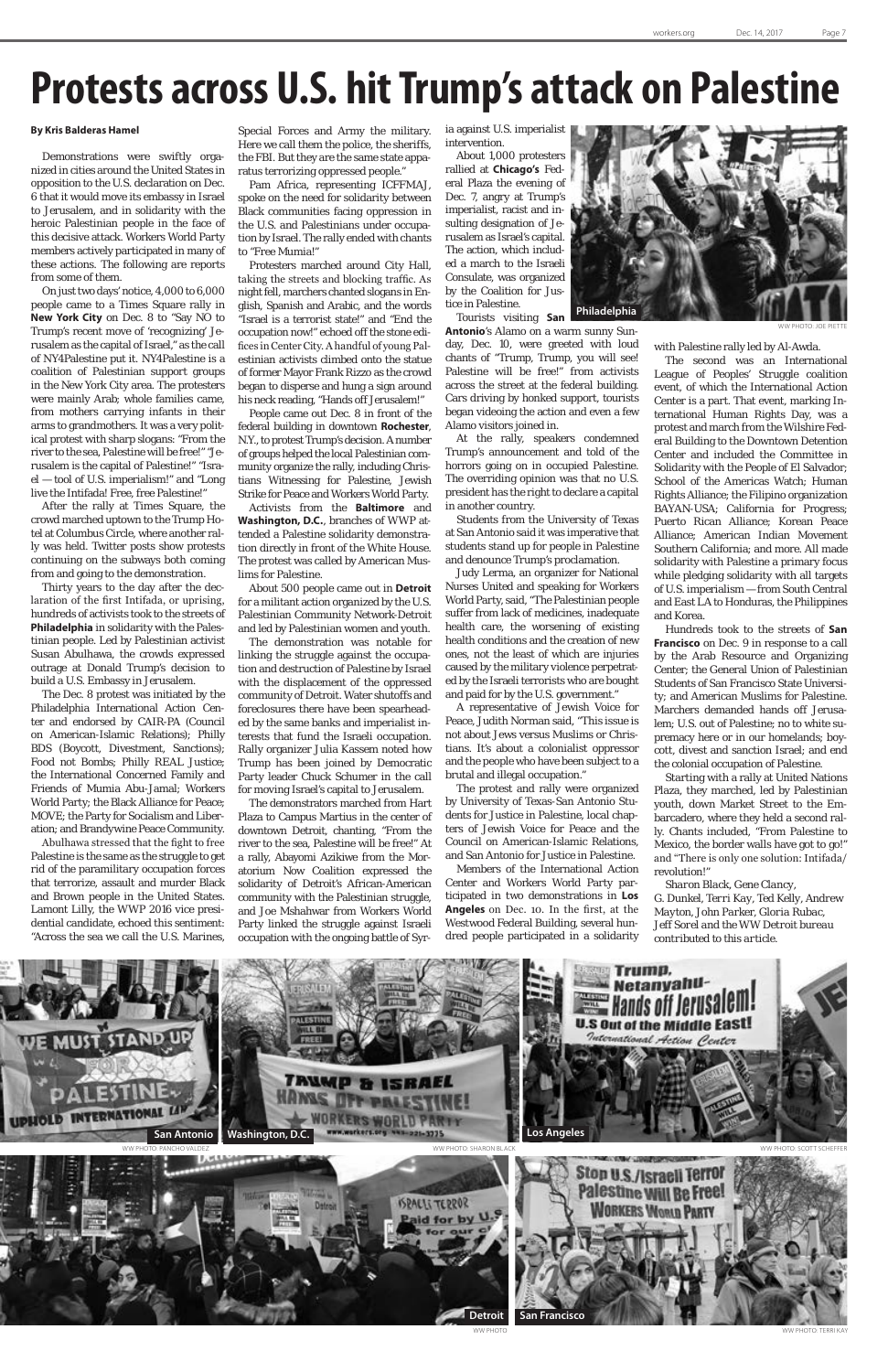### WORKERS WORLD PARTY NATIONAL CONFERENCE  $\bigstar$

## **Solidarity and security in revolutionary times**

## **The revolutionary future: Queer, trans and Black**

## **Conference livestream reaches growing audience**



In the wake of Harvey Weinstein's exposure as Hollywood cisgender scum who has sexually assaulted women for decades, victims have been speaking out about their experiences of sexual harassment and assault, noting the culture of silence and victim-blaming that forces many survivors to live in the shame of their trauma.

This social media campaign has been seen as a rallying cry for feminists and the continuous work that must be done to fight toxic masculinity. But the unfortunate reality of this movement is that it has been a space for white women only.

The #metoo campaign was started 10 years ago as a nonprofit by Tarana Burke,

Everyone here knows that we are living in a capitalist system that is in crisis.

A hurricane in Puerto Rico or in Houston, a fire in California, a plant closing — and people are on their own for survival. There is no plan to deal with an economic collapse or a natural disaster impacting millions.

It is the determination to fight for change that brings us to revolutionary activism. I wish I could say that the future is rosy, that the path is straight.

We can only assure you that each militant here today is more secure in a political party than if you are on your own confronting state repression.

Holding this conference takes organizing security on different levels. We speak boldly and give confidence. We are not just talking to each other. We are talking to a wider audience that is hungry to hear about fightback, resistance and socialism.

It takes training to be a cadre  $-$  a skilled revolutionary fighter. A fighter doesn't have only one move. It takes training to duck and weave, feint, dip and confront full-on. It takes training to think a step ahead.

But a repressive state apparatus and racist white supremacists are listening, too. If we take ourselves seriously, we al-



This is the second year the party has livestreamed the national conference.

Before giving the numbers, here are the advances that contributed to a successful weekend of livestreams.

Right-wing trolls mostly commented on the first livestream. It is not unusual for them to troll left-wing livestreams. They clearly copied and pasted the same talking point because their comments were repetitive. The way we combated trolls was to hide and ban them. Abusive trolls were reported to Facebook.

We now have a larger, more coordinated team of social media comrades, who made all those awesome graphics, including the banner at the bottom of our Facebook livestream that let people know this was a Workers World Party conference. And the graphic artist also designed the Russian centennial banner that Durham provided.

We held one-on-one livestreams on the side of the stage for in-depth conver-

Excerpts based on talks given on Nov. 18 - Nov. 19 at the 2017 Workers World Party national conference in Newark, N.J. Full talks are available at workers.org.

ways need to keep both audiences in mind. So we have to constantly make plans, project struggles and know when to spin on a dime and respond to crisis.

#### **Training to be a cadre**

Our collective strength is one resource. Past struggles are another resource. Communist revolutions, communist parties' experiences, and past and historic mass uprisings provide a rich history, worthy of study.

Revolutionary theory is a science. It can be studied and creatively applied. It is a science of showing solidarity on

a working-class basis. Political theory provides the tools to understand national oppression and build unity as well as analyze the capitalist state and global imperialism.

Cadre training is never-ending. We are constantly learning how to contend with the crises this system, based on theft and duplicity, throws at us. This is why communists take up so many issues on so many fronts and answer every lie the capitalists throw at us with class truth.

There is no such thing as a humanitarian mission carried out by U.S. imperialism. Whenever the media appear to speak with one voice, we need to be wary and ask, "What's behind this?" Then we must prepare to stand our ground.

#### **Class viewpoint key**

Workers World Party has a consistent view. It is how we have survived decades of political upheaval worldwide. Our view is based on an analysis of the "Global Class War" — that there are two fundamental classes.

Four years ago, 80 billionaires owned

more wealth than the poorer half of the planet. Today, it's just eight billionaires. The capitalist concentration of wealth is criminal and extreme. The world's workers produce everything and own practically nothing.

Most popular viewing locations: U.S. states, including California, Florida, Illinois, Massachusetts, Michigan, Minnesota, Nevada, New Jersey, New York, North Carolina, Ohio, Oregon, Pennsylvania, Texas, Utah, Virginia, Washington state, West Virginia, and countries such as Australia, Ecuador, England, Finland, Italy and Mexico.  $\Box$ 

To protect this system of expropriation the state apparatus has grown to gargantuan proportions. It has a gigantic military machine, a vast repressive police apparatus and prison system, and well-paid corporate media.

This dying system needs racism and other forms of divisiveness. It needs to fund the most reactionary ideas and fascist forces. U.S. imperialism has become more dangerous and more desperate in its decline.

We must find the young workers and oppressed people who are looking for us, those who are determined to fight for a better world.

#### **Sara Flounders**

a Black woman, to support young women of color facing sexual trauma and harassment. As Burke has noted in an interview: "Sexual violence doesn't see race or class, but the response to it does." (vox.com, Oct. 28)

The current surge of mass disclosure proves again that this system only cares about victims if they are rich and white. White privilege means that a campaign created by a Black woman can be taken, whitewashed the f—k out, and the voices of Black women and femmes thrown away without remorse.

What is continuously and intentionally left out, not only from the mainstream feminist campaign, but from its conversations about victimization, are the stories of Black and Brown, queer and trans people; the violence from white men, white women and white supremacy; and how these are inherently tied to capitalism. At its core, mainstream feminism is anti-Black, anti-queer and anti-trans because it relies on the same oppressive principles under capitalism in order to remain valid.

Look at the history of the "women's movement." For instance, the 1890s, dubbed "the era of woman" in the U.S., was seen as key in defining the onset of the women's movement. Middle-class white women were increasing their visibility in the public sphere to prove themselves capable of engaging in male-dominated spaces. They opposed social evolutionist theorists who maintained (straight, white, cisgender) manhood as superior and struggled for issues like women's suffrage.

But they and their supporters often linked their work to an evolutionary

"progress" that posited the colonial-capitalist U.S. as superior to the "primitive" cultures of Asia and Africa. These feminists appealed to the white male ruling class in a way that necessarily rejected Blackness and queerness. They adhered to traditional gender norms as a way to "preserve the white race," and emphasized white women's differences from women of color in order to align themselves with white men.

We must build a movement of unity and solidarity. WWP builds solidarity with the most oppressed people, those most marginalized, isolated and ignored by society. *Continued on page 11*



The placing of Black queer and trans femmes as everything that is "not white" is an ongoing product of slavery and colonialism. As Black feminist thinker Patricia Hill Collins has said: "White women's sexuality could not be constructed as it is without corresponding controlling images applied to U.S. Black women." ("Black Feminist Thought," 2002)

I would add that this also applies to Black women in Africa and globally. We are, ultimately, not part of the category of "woman/womanhood" and are therefore unable to claim palpable narratives of women's oppression because "wom-

sations with several activists. Other comrades provided some work before the conference.

For the first time we advertised on Facebook before the conference weekend to entice people to register for the conference and to "like" our Facebook page. Facebook reports that both our ads reached 36,329 people, and the registration ad drove 1,500 people to our registration page. We saw a spike on our website for requests to join the party. That tends to happen whenever the party is in the spotlight (around Charlottesville) or when people are frustrated, as after Donald Trump was elected president. This time, some people mentioned the livestreams in explaining their interest in becoming party members.

A combination of a higher number of Facebook followers, combined with our sharing strategy and Facebook's algorithm placing livestreams high in peo-

ple's newsfeeds, helped increase our reach and views. A YouTube video was sent out in a Nov. 16 email about how to help increase the reach of Facebook posts. (youtu.be/8LT0jRCyBJE)

Here are our spectacular numbers, updated to reflect the most recent social-media analytics: Facebook Analytics (as of Dec. 6)

Reach: 183,103, a 1,708 percent increase over last year (Reach refers to how many people see a livestream in their Facebook newsfeed, regardless of whether they click to view it.) Views: 63,283, a 1,604 percent increase Peak # of viewers while live: 131 Reactions (mostly likes and hearts): 15,362 Comments: 5,397 Shares: 700

Page likes generated, Nov. 16 to Dec. 5: 6,477 to 7,141, a 8.5 percent increase.

Twitter Analytics 515 viewers

### **Julie Varughese**

*Continued on page 11*

WW PHOTOS: JOE PIETTE

PHOTO: DEREK PASHUPA GOODWIN

#### **Adjoa Achiaa**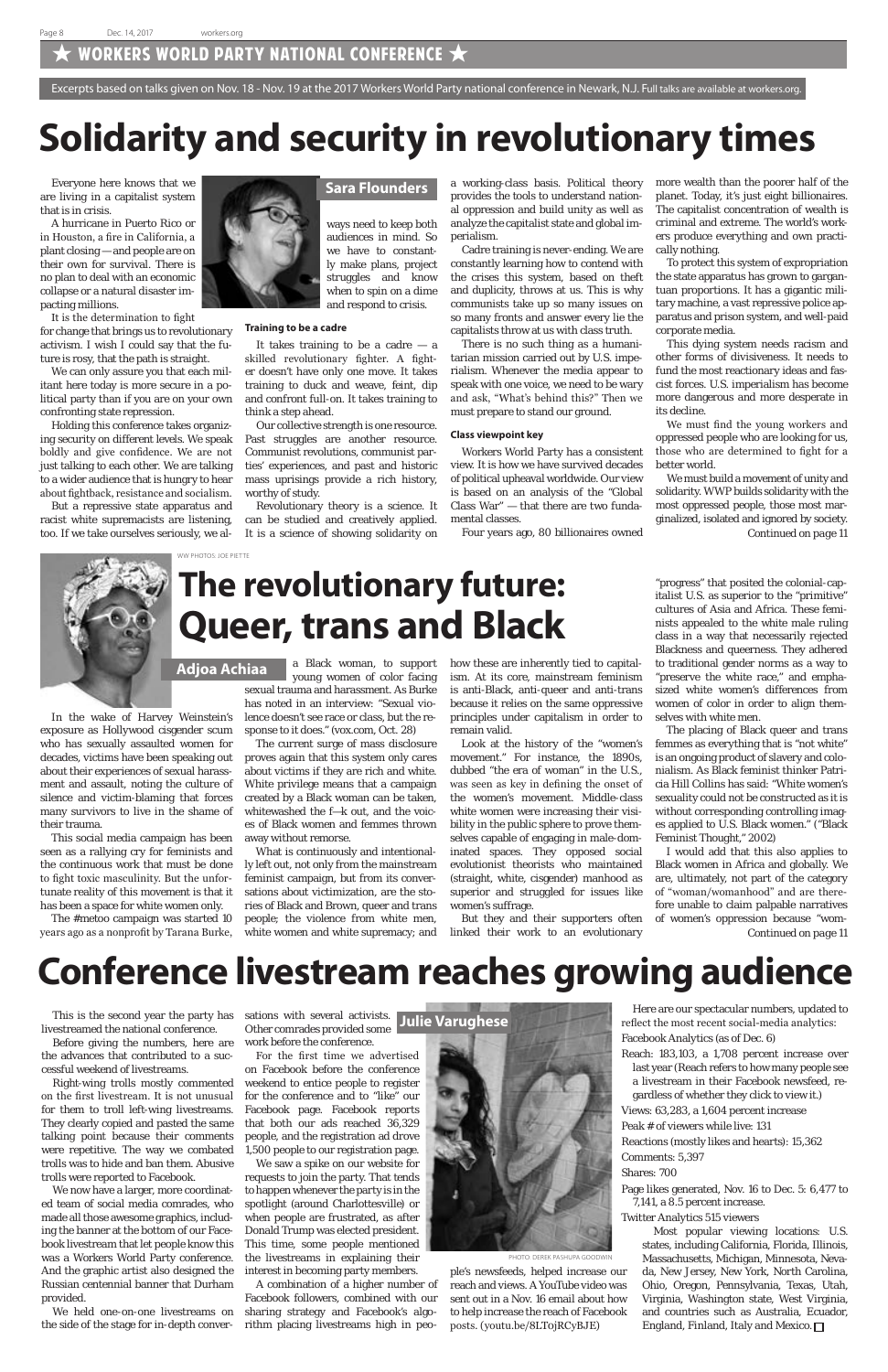### JUSTICE FOR SAM SMITH**: Uniting to fight racism & anti-LGBTQ bigotry**

### **Tacoma, Wash. Growing fightback against immigrant detention**

## **Philippine solidarity groups launch coalition**

#### **By Jim McMahan Tacoma, Wash.**

The increase in Immigration and Customs Enforcement raids and detentions has led to an increase in resistance to the Trump/ICE reign of terror against immigrant workers. All through 2017, due to the struggles of immigrant prisoners themselves, many people have come out against the raids, detentions and deportations.

At the Northwest Detention Center (NWDC) in Tacoma, prisoners have held hunger strikes against inhumane conditions almost all year long. In fact, prisoners held seven hunger strikes in 2017, with the last one ending in early December. At one point in the spring there were 750 prisoners on strike. At NORCOR (Northern Oregon Regional Corrections Facilities), a newer immigrant detention prison in The Dalles, there were two strikes this year.

All the strikes have been for the most basic survival reasons: for decent food, health care, legal representation and

#### **By Phebe Eckfeldt Boston**

A struggle is building to win a new trial to free Sam Smith of Roxbury, Mass. This Black man was railroaded to prison after police and prosecutors committed acts of gross misconduct. These included relying on anti-trans bigotry and white supremacy to eliminate jurors who might be sympathetic to this Black man caught in the injustice system when he was a youth.

In early 1991, Smith was caught up in the dragnet of racist policing and his fate put in the hands of racist prosecutors, judges and the court system. Smith's trial was a farce, riddled with irregularities that prevented any semblance of justice. He was subsequently convicted of murder in 2001.

But one aspect of Smith's ordeal has recently been brought to light as a potential pole for unity in the struggle to expose the injustice system and win Smith's freedom.

#### **By Lyn Neeley Portland, Ore.**

The International Coalition for Human Rights in the Philippines (ICHRP) launched a broad-based coalition on Dec. 9 and Dec. 10 that will work to help stop the increase in killings in the Philippines.

The killings have intensified since President Donald Trump's visit to the Philippines. Philippines President Rodrigo Duterte, working under the influence of U.S. imperialism, labeled the New People's Army and the Communist Party of the Philippines as terrorists.

The upbeat ICHRP event here pulled together dozens of national organizations and leading activists who will work together to dis-

Unite to fight racism and anti-LGBTQ bigotry! Justice for Sam Smith! An injury to one is an injury to all!  $\square$ 

At Smith's trial, prosecutor James Coffey used hideous, derogatory, anti-transgender language to invalidate a potential juror. Partway through Coffey's transphobic ranting, the judge cut him off, resulting in Coffey using a peremptory challenge to eliminate the juror.

When lawyers for the defendant later asked for room recordings of the trial proceedings, the prosecutor refused to hand them over and said the recordings were "missing." Written transcripts of the court proceedings omitted the sections where Coffey uttered his vile words.

Coffey has since gone on to become a judge while Smith has spent more than 25 years locked up in the hellholes of the prison system.

Smith and his lawyers have appealed his sentence with this argument: To deny someone a seat on a jury for being transgender is a violation of the U.S. Constitution's 14th Amendment, which deals with issues of citizenship and equal protection by the law.

> This was one of many rallies that have been held at the detention center this year. There are growing calls for the city of Tacoma to end its contract with Geo. Spurred by prisoners' protests, Washington state Attorney General Robert Ferguson has actually gone to court to demand Geo pay the prisoners the state minimum wage.  $\square$

Smith's legal team went to the Massachusetts Supreme Judicial Court, which then refused to rule on the use of a peremptory challenge to remove a juror due to their sexual orientation, gender identity or expression. The court made this ruling despite the fact that Article 12 of the Massachusetts Declaration of Rights in the state Constitution prevents the use of a peremptory challenge to remove a juror because of their affiliation with "particular defined groupings in the community."

> Duterte's reactionary government is robbing the country of natural resources, exploiting Philippine workers, creating land grabs and tremendous food and medical shortages, and destroying the environment.  $\Box$



**Coalition members say 'Stop the killings!'** PHOTO: PORTLAND COMMITTEE FOR HUMAN RIGHTS IN THE PHILIPPINES

Trans organizer and Workers World Party member Gery Armsby told Workers World: "This racist, piece-of-garbage prosecutor did what every prosecutor tries to do during jury selection: remove jurors who might have a reason to side with the oppressed. I don't know if the juror was trans or how they identified. But the fact that this cop-lawyer launched an audible, vitriolic, transphobic rant in the courtroom questioning a juror's eligibility to function at trial on the basis of their gender expression, intimidating other jurors or potential jurors, shows how much the cops, courts and prisons have relied on homophobia and transphobia to buttress their racism."

Armsby added: "We in the anti-police brutality and prisoner solidarity movements need to link the struggles against racism and against anti-LGBTQ bigotry in an eternal bond and fight like hell for our brother, Sam Smith."

A hearing is scheduled for Dec. 15 when Smith's lawyer will demand release of the tapes. If the tapes are not turned over, the lawyer will ask for a retrial for Smith. His legal team feels he will most likely be freed if granted a retrial. Supporters, friends and members of the LGBTQ community and progressive movement will be packing the court that day.

To demand a retrial for Sam Smith, call Massachusetts Attorney General Maura Healey at 617.727.2200.

against racist treatment, deportations and slave wages of a dollar a day for prisoner labor. The hunger strikes have been labor strikes as well.

The striking prisoners have been represented on the outside by the Northwest Detention Center Resistance. The organization gives the prisoners' demands to the news media and also organizes protests against the prison administration's attacks on prisoners, such as solitary confinement, transferring prisoners arbitrarily, threats of forced feeding, etc. The NWDCR has helped the prisoners produce the Hunger Strikers Handbook — an organizing tool available at hungerstrikershandbook.org.

Many other solidarity groups on "the outside" participate. The International Action Center has been picketing the NWDC monthly for over 10 years.

A group of 120 protesting students from the University of Washington in Seattle descended on the prison from a bus and a number of cars on Nov. 28. They held a rally demanding the release of

fellow student Bangally Fatty from Gambia. Fatty, the father of an infant child, was a victim of labor trafficking when he moved to the U.S. and has applied for a special visa. As students demanded his release, those that could get inside the prison went to Fatty's bond hearing, but his release was denied.

Outside the prison, which is owned by Geo, a for-profit prison corporation, several university professors and activists gave the students a teach-in on the issues of mass incarceration and criminalization. One professor revealed that the prison was located on a toxic superfund site. A huge slag pile of toxic material, dumped in the prison's backyard when the facility opened in the early 2000s, has been charged with making many of the prisoners sick.

seminate information and organize solidarity for the people's movement in the Philippines.

Trump's recent trip to the Philippines to meet with Duterte shows that the U.S. government is pushing to expand the U.S. military presence there. The administration wants to build up regional U.S. military power against China and get support from the Philippine government in the U.S. war against the Democratic People's Republic of Korea. The U.S. plans to send up to \$111 million in military aid to the Philippines, despite more than 14,000 illegal killings under Duterte's regime.

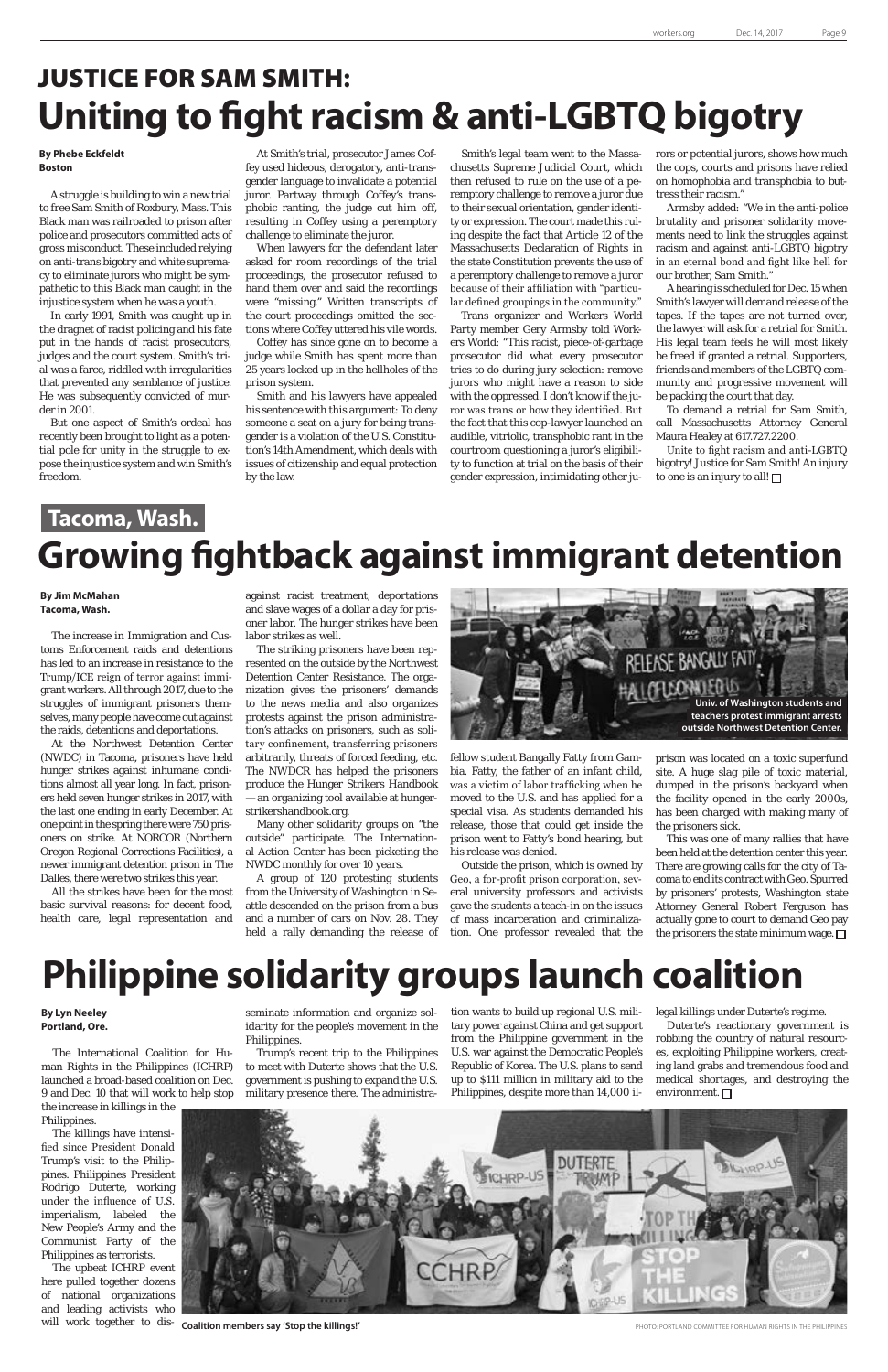### **WORKERS WORLD** editorial

In another move in the disgusting game that is capitalist electoral politics, the racist, woman-hating, anti-immigrant, KKK-endorsed U.S. president, Donald Trump, became the first person to "tour" the Mississippi Civil Rights Museum that opened Dec. 9 in Jackson.

The state's Republican governor was trying to use Trump's lying double-talk authority to

induce public amnesia about Mississippi's 300-year slaughter of people of color by white supremacists. Literally whitewashing history is part of the competition among Southern "right-to-work-forless" states to get corporations to relocate there.

But public outrage at Trump's attendance was so intense that he could not speak at the public opening outside the museum, where he would surely have been booed and possibly disrupted. Trump had to hide out inside with a small crowd, mostly white politicos, donors, their families and carefully chosen journalists, in order to deliver brief remarks clearly scripted by someone else.

Nobody has ever heard Trump utter such phrases before: "the oppression, cruelty and injustice inflicted on the African-American community, the fight to end slavery, to break down Jim Crow, to end segregation, to gain the right to vote, and to achieve the sacred birthright of equality here."

Clearly not words written by a man who once inadvertently revealed he had no idea who the great abolitionist Frederick Douglass was. Nor by a man who said that the neo-Nazis who beat up anti-racists in Charlottesville, Va., and murdered one woman were "good people."

Then this violent, despicable racist revealed off-script his ultimate disdain for the bloody sacrifice of Civil Rights activists who died for the right to vote. Immediately after reading out his scripted lines, he ad-libbed: "Those are very big phrases. Very big words."

Because to Trump, the struggle against racism is not life and death. To him, the struggle is nothing but "big words."

And when there is a U.S. Museum of the Revolution, then Boss Trump will be nothing but a photo moment in a historical display of how ruling-class capitalist ideology was ultimately defeated.  $\Box$ 

His appearance at a Civil Rights museum was nothing but the figleaf of a photo-op — an attempt to hide how racist to the core U.S. "democratic" politics are.

The progressive African-American mayor of Jackson, Chokwe Antar Lumumba, refused to attend the ceremony, where he would not have been allowed to speak anyway, saying: "I'm not going to be a part of a photo op." (Jackson Free Press, Dec. 8)

U.S. Representatives Bennie G. Thompson (D-Miss.) and John Lewis (D-Ga.) also boycotted the ceremony, saying in a press release: "President Trump's attendance and his hurtful policies are an insult to the people portrayed in this Civil Rights museum." (JFP, Dec. 7) One of those Civil Rights veterans who spoke at the public ceremony was Myrlie Evers-Williams, the widow of martyred NAACP leader Medgar Evers, who was assassinated by white supremacist Byron De La Beckwith at their Jackson home in 1963 in front of the Evers' children.

The life-and-death struggle for justice was condescended to and exploited by a U.S. president, who then reboarded Air Force One and flew off only one hour after touching down in Jackson.

But those still in the struggle recognized him and the white supremacists for what they are — and denounced them.

Speaking on behalf of the "direct political heirs" of the Mississippi Freedom Democratic Party that fought white supremacy, Jacqueline Amos said: "Trump has no place at a celebration of the very values and aspirations his presidency is clearly committed to destroy. Mr. President, leave Mississippi alone. We have had far too much experience with your kind already." (JFP, Dec. 5)

Talamieka Brice, who helped organize the 200 protesters assembled along Jackson streets, was vehement: "The ideology that was the catalyst that keeps people demonizing others, that needs to be in a museum, and Donald Trump is evidence that it is not." (New York Times, Dec. 9)

That ideology isn't in a museum yet. But all across the U.S. are signs of a growing struggle against the ideology that keeps demonization in place — the ideology of capitalism.

#### **By Chris Fry**

From small towns to big cities, nationwide protests erupted in response to the pro-rich "tax reform" bill passed by both the House and the Senate. The bill now goes to a conference committee, where pro-business legislators will create a final bill that will cut taxes by some \$1.5 trillion, with almost all the savings going to Wall Street.

From Asheville, N.C., to San Diego, from Pocatello, Idaho, to Pittsburgh, from a few dozen people to many thousands, people poured into the streets voicing their objections. Some objected to one or another particularly onerous part of the bill, others to the whole rotten thing.

It's easy to see why. Both the Senate and House versions eliminate the Affordable Care Act mandate, and cause premiums to rise. This erasure would take away health insurance for 13 million people, according to the Congressional Budget Office (CBO). It would remove Medicaid recipients. It would even cancel subsidies to employer-sponsored health insurance, just as premiums skyrocket.

Protesters disrupted a Senate hearing in Washington on the health cutbacks in the bill on Nov. 28, shouting "Shame!" and "Don't kill us! Kill the bill!" Thirty-six protesters, some in wheelchairs, were arrested. (huffingtonpost.com, Nov. 28)

Graduate students at more than 40 campuses held protests against the provision in the House portion of the bill that would tax their tuition waivers. "One in four doctoral students nationwide received tuition waivers in 2012, according to the Council of Graduate Schools — along with a smaller percentage of undergrads. The American Council on Education estimates the measure would cost students some \$65 billion by 2027.

"'The [University of Texas] would collapse without our labor,' said Nick Bloom, a 27-year-old doctoral student in American studies who helped organize the event. 'We grade papers, we work as teaching assistants, we work as tutors, all in addition to our coursework and research.' Bloom said he makes about \$18,000 a year from teaching, researching and running social media for his department. Bloom says he pays nothing in tuition, and if he were required to pay taxes on the full amount [of tuition as if it were income], he might have to drop out of school." (texasobserver.org, Dec. 6)

Protests against this particular tax were so powerful that the Senate dropped this provision from the bill. But these students are quite aware that the conference committee could put it back into the

final version.

and poor can win this fight. And will.  $\Box$ 

One outrageous provision of the Senate bill is that it opens up the Arctic National Wildlife Refuge to drilling by the oil and gas industry. This pristine area of Alaska, some 1.5 million acres, is home to abundant wildlife, including caribou and much-threatened polar bears. Pointing out this provision, two women in Pittsburgh chained themselves to the Grant Building on Dec. 4.

Protesters in San Diego against the tax bill joined activists for DACA (Deferred Action for Childhood Arrivals) on Dec. 4, blocking traffic on several downtown streets. (cbs8.com, Dec. 4)

Over and over again, proponents of this "tax reform" bill proclaim that this is a "middle-class" tax cut — meaning it's a cut for those near or below the average income. However, the Washington Post reports that after taking the health insurance cuts into consideration: "The effect, then, is that over the short term the federal government will be saving money on poorer Americans, even after cutting their taxes. By 2021, the CBO estimates that federal revenue will be up about \$24 billion from households that earn less than \$30,000 a year, even as it loses \$198 billion thanks to tax cuts on those making more than \$75,000 a year."

That means poor people are paying for the billionaire and corporate tax cuts. And the workers know it, which explains why only 29 percent of the public supports this bill — less than any tax bill in history.

#### **Pressure from Wall Street**

Why is Wall Street pressing their minions in Washington so hard to pass this shameful bill? For decades, big business has more and more relied on automation and global production networks to lower labor costs and increase profit margins. But now they face the dead end of overproduction and a declining rate of profit. To increase profits they are driven to lower their own taxes while at the same time vastly increasing the deficit.

They will then use the existence of a large deficit as their excuse to destroy every hard-won social program starting with the New Deal passed during the 1930s depression. This includes cutting Social Security, Medicare, Medicaid, food stamps, the Children's Health Insurance Program and so much more, while they wallow in their hoarded wealth.

The protests so far, strong as they are, are only a beginning. Millions of workers and oppressed people are waking up to what big business and their politicians have in store: one harsh austerity measure after another. By taking to the streets and disrupting "business as usual," the workers

### **Fighting racism is not a photo op**

## **Tax bill sparks protests**

### MARXISM, REPARATIONS & the Black Freedom Struggle

An anthology of writings from Workers World newspaper. Edited by Monica Moorehead.

**Racism, National Oppression & Self-Determination** Larry Holmes **• Black Labor from Chattel Slavery to Wage Slavery** Sam Marcy **• Black Youth: Repression & Resistance** LeiLani Dowell **• The Struggle for Socialism Is Key** Monica Moorehead **• Domestic Workers United Demand Passage of a Bill of Rights** Imani Henry • **Black & Brown Unity: A Pillar of Struggle for Human Rights & Global Justice!** Saladin Muhammad **• Harriet Tubman, Woman Warrior** Mumia Abu-Jamal **• Racism & Poverty in the Delta** Larry Hales **• Haiti Needs Reparations, Not Sanctions** Pat Chin **• Alabama's Black Belt: Legacy of Slavery, Sharecropping & Segregation** Consuela Lee **• Are Conditions Ripe Again Today? Anniversary of the 1965 Watts Rebellion** John Parker



Available at all major online booksellers.

COVER GRAPHIC: SAHU BARRON



**Articles from Workers World/ Mundo Obrero Newspaper**





**Protesting against Trump's racist, anti-immigrant policies in Jackson, Miss., Dec. 9.**

Examines the special relationship with the state that has allowed the Ku Klux Klan to exist for over a century despite its criminal history of lynchings, murders, and intimidation.



Osborne P. Anderson's account of the raid on Harper's Ferry appeared in pamphlet form in 1861 right after the start of the Civil War.

**A Voice From Harpers Ferry**

#### The Klan & Government: Foes or Allies?

**Learn more. Available on line without charge. Find them at:** *www.workers.org/books*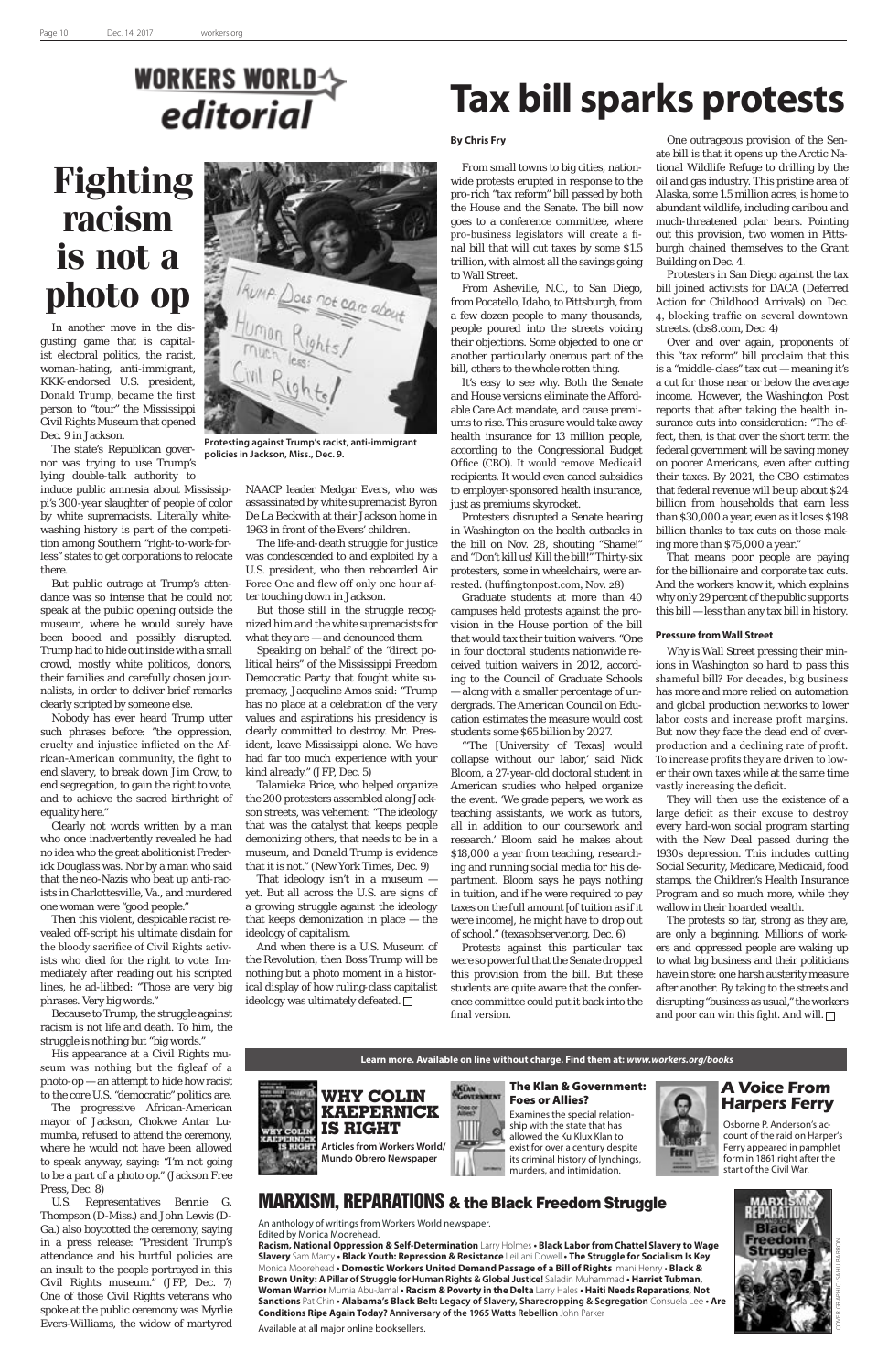We support and join struggles of African-American, Latinx, Indigenous, Asian, Arab, Muslim and LGBTQ and disabled people, immigrants, women and workers. We give voice and listen to the demands and needs of the most oppressed.

It is a global war. We build solidarity with struggles and countries targeted by U.S. imperialism around the world: Venezuela, Cuba, Honduras, Zimbabwe, Iran, Yemen, Syria, Palestine, Afghanistan, north Korea, China and Russia. The African continent is under siege; in the

an" was never meant to include us. And so mainstream conversations and work around gender and sexual oppression get limited to the experiences of cisgender white women.

For the past month and a half, Black and dark-skinned New York City strippers have been organizing a strike, speaking out against racism and colorism in the industry. Discrimination means dark-skinned Black women have had consistent difficulty getting or keeping jobs because of the systemic preference to hire white and Latinx dancers. Dark-skinned strippers are not allowed to dance on high-earning nights or are barred from VIP sections. Celebrity bartenders — often white or light-skinned, with body types not only unrealistic, but rooted in anti-Blackness — are brought into the clubs, earning their money on the backs of Black femmes and our labor.

I want to emphasize that this strike is not simply an issue of stripper rights or the conditions that sex workers face. Spe-

## **Millions of Hondurans dispute election fraud**

#### **By John Catalinotto**

Dec. 11 — Tens if not hundreds of thousands of people, especially youth, have poured into the streets of Honduras, a country of only 9 million, to protest election fraud.

"They have stolen the votes from us," Salvador Nasralla Salum said at a march on Dec. 10 in Tegucigalpa, the capital, that ended in a three-hour demonstration outside the U.S. Embassy. "This country will be ungovernable starting now."

In national elections on Nov. 26, Nasralla was the presidential candidate of the Alliance (Alianza), made up of his own Anti-Corruption Party and the Libre Party, led by former President Manuel Zelaya, who was overthrown in a U.S. backed coup in 2009. Xiomara Zelaya, the former president's spouse, was Alianza's vice presidential candidate in the current election.

The Alianza was clearly winning the election when the regime stopped the count and then after three days announced the incumbents had won. Nasralla accuses the United States, the European Union and the Organization of American States of being "accomplices to fraud."

The EU and OAS have hesitated to endorse the election, given the massive number of Hondurans who have come out to protest the fraud. U.S. President Donald Trump, however, praised incumbent President Juan Orlando Hernández for winning the election.

On Dec. 10, two weeks after the elections took place, tens of thousands of Hondurans supporting the Alianza

demonstrated in Tegucigalpa and other cities throughout the country.

> "There's less hypocrisy with Trump. He's more direct about what he's going to do, and he does it. Under the previous administration, there was a lack of sincerity in the words. And so, in a way, we like this. But Trump is very repressive. He's very cold and harsh. He only sees the world from the standpoint of business."  $\Box$

A week earlier, when the government tried to impose a 6 p.m. to 6 a.m. curfew on the population, Nasralla called on members of the armed forces and police to refuse this order. The National Police announced on Dec. 5 that they would no longer repress the population. Others described scenes of police and the people dancing together in the streets after this refusal to be servants of the rich.

> **Continued from page 8** cifically, dark-skinned Black women and femmes are fighting against the manifestations of anti-Blackness in sex work.

Any indication that the police and army — the core elements of the repressive state that has killed 14 people in the days following the election — might even be thinking of refusing to play that repressive role strikes terror into the hearts of the Honduran oligarchy and their imperialist masters.

> Liberation will never be allowed to flourish under this system because the survival of capitalist patriarchy is dependent upon our oppression. Under revolutionary feminism and socialism, the future will be queer, trans and Black.  $\square$

Give to Workers World newspaper!  $\bigstar$  CELEBRATING 100 YEARS OF SOCIALIST REVOLUTION  $\bigstar$ 

In the five days after Dec. 5, there has been very little movement by the incumbent regime and its Supreme Electoral Tribunal (TSE). According to The Economist of Dec. 7, the government increased the pay for the police and they went back on duty.

If you are feeling overwhelmed, embrace it! It is the new normal. We are training ourselves to overwhelm this racist, chaotic, dying system with organized peoples' power. Dare to struggle! Dare to win! $\Box$ 

Nasralla has asked the TSE to either recount all the ballots in a way transparent to the people or rerun the entire election. In a letter issued on Dec. 9, former President Zelaya said the OAS was trying to split the opposition, but that he would support Nasralla's decisions. For now, both call on the Honduran people to stay in the streets.

#### **Zelaya blames U.S. for crisis and 2009 coup**

In an interview with Democracy Now!

on Dec. 8, Zelaya explained why he and millions of other Hondurans don't believe the regime and the TSE. He placed the blame for the current crisis in Honduras squarely on Washington and for the 2009 coup backed by the U.S.

"On the day of the election, the tribunal said ... that we had a 5 percent lead, with 71 percent of the votes counted. It was a 5 percent lead and growing. Then, the system went down for three days. They say that the server was overloaded. That's like putting three needles into a room. How is a server going to be overloaded with so little data. ...

> to WW, a monthly letter about timely issues and five free subscriptions to give to friends. Write checks (either monthly or once a year) to Workers World and mail them, with your name and address, to 147 W. 24th St., 2nd Floor, New York, NY 10011. Or sign up to donate online at workers.org/donate/; it's easy to set up monthly deductions. Know that we're grateful for your help in building Workers World — for today and for the future!  $\square$

"And we were told that they had reset, when we asked for the backup, and it was all lost. And then it was resumed, and we're told, with 29 percent of the vote left to be counted, that we were losing" — by 1.6 percent.

"Since the coup d'état [of 2009], the United States has done what it wants with this country. They changed all the laws. This is a military state, with laws like Plan Colombia, like the laws in Iraq and Afghanistan. That is what's happening in Honduras. … We are calling for people to defend them-

selves in the streets, so that what we won at the polls, we defend in the streets. ...

"The coup d'état against me was planned in Miami at the Southern Command. [The U.S.] finance the main churches, evangelical churches, as well not all of them, but most of them. They run the large owners of the media corporations. They feed them a line, day after day. And the military obey them, because they were trained by them at the School of the Americas. It now has another name, but the graduates are throughout Latin America. ...

"That's how the history of this country has been. They run the transnationals, private sector, the churches, the major media — not just here, around the world. The major media conglomerates answer to the U.S. line. ...

#### *Continued from page 8*

In every area, our voices and our struggles are not part of "the future is female" mainstream feminist bullshit, because at the same time that those white women are speaking out against cisgender-hetero-patriarchal violence, they are benefitting from the oppression of Black women and Black femmes, especially those of us who are dark-skinned, trans and/or fat.

What we need is a revolutionary socialist and revolutionary feminist movement that recognizes that the capitalist system encourages and benefits from every oppressive system. We must recognize that any form of work or activism that concedes to capitalist ideas, no matter how well-intentioned, "intersectional" or "radical" its claims, is fundamentally flawed.

### **Solidarity and security in revolutionary times**

past year, the U.S. carried out 3,500 U.S. military operations in Africa, averaging 10 a day.

As communists we need to plan our weekly newspaper, classes and meetings. We need to initiate our own campaigns, set dates and bring in allies. But we must also be geared to respond to racist outrages, police crimes and new wars.

### **The revolutionary future: Queer, trans and Black**

We like to think our readers value Workers World — because for 51 weeks a year we bring you news that doesn't appear in the corporate media through a working-class lens. And our Marxist analysis of both national and international issues can't be found anywhere else in the progressive U.S. press.

We trust you rely on Workers World for coverage of such topics as:

- The importance of the 100th anniversary of the Russian Revolution
- Why WWP sides with People's Korea against U.S. warmongering
- Defense of the right of athletes to protest racist injustice
- The many ways Trump and Co. like screwing poor and working people every day
- Why defending Durham activists should be at the top of labor's agenda
- Ending the racist death penalty, working to free political prisoners and tear down the jails
- How imperialism is expanding its military presence in Africa while China builds that continent's infrastructure
- Why Che Guevara still lives 50 years after his death



• Fighting for worldwide socialism means plenty for all workers and the oppressed

How can you show your gratitude for what WW newspaper gives you every week? One way in this capitalist economy is with hard-earned dollars. That's why we set up the Workers World Supporter Program 40 years ago. Help us continue to publish working-class truth and build many critical struggles in 2017 and beyond.

For a donation of at least \$75 a year — and much more if you're able — members receive a year's subscription